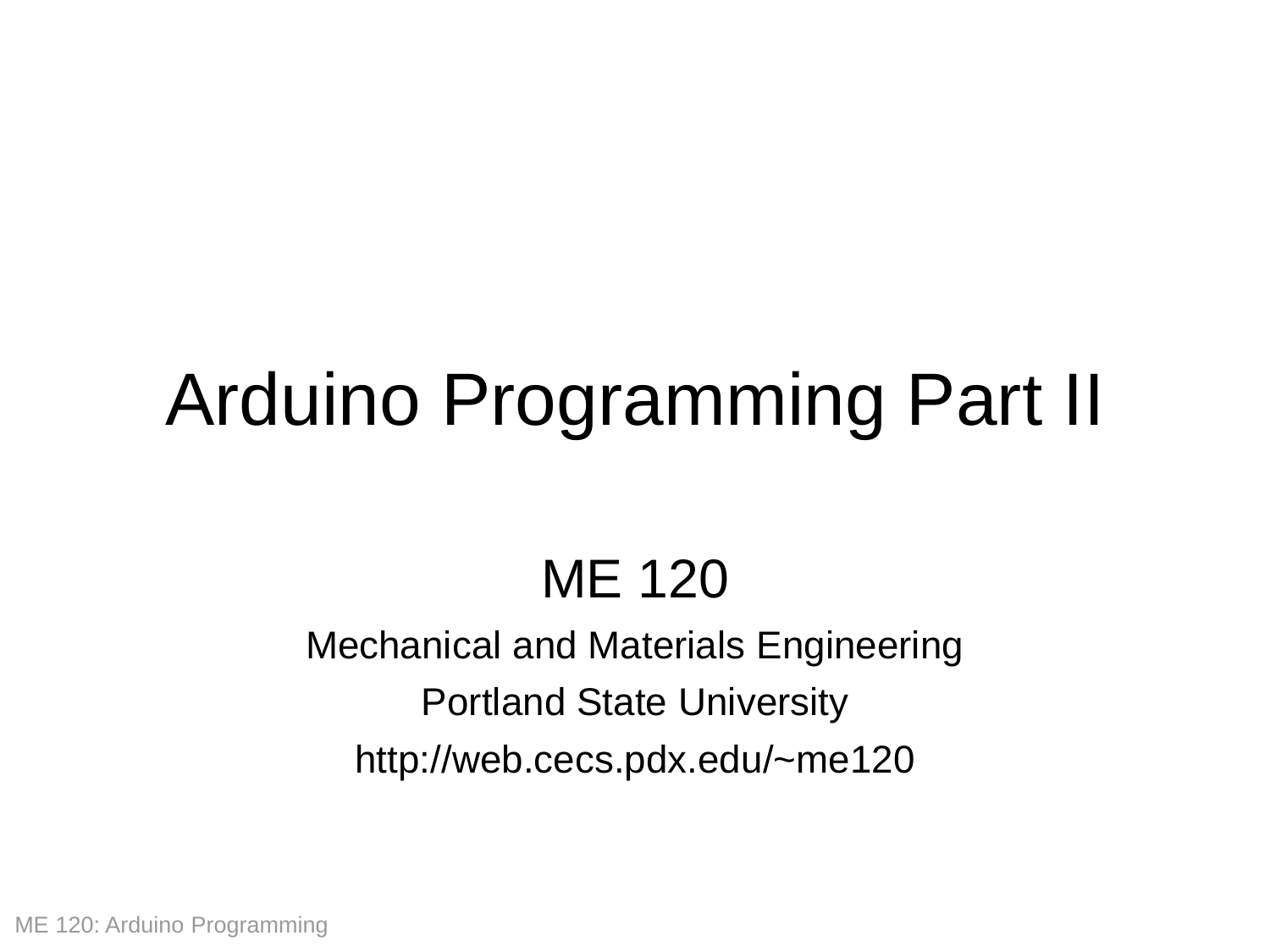#### **Overview**

Review of Blink Variable Declarations Variable Assignments Built-in I/O functions

See on-line reference:

<http://arduino.cc/en/Reference/HomePage>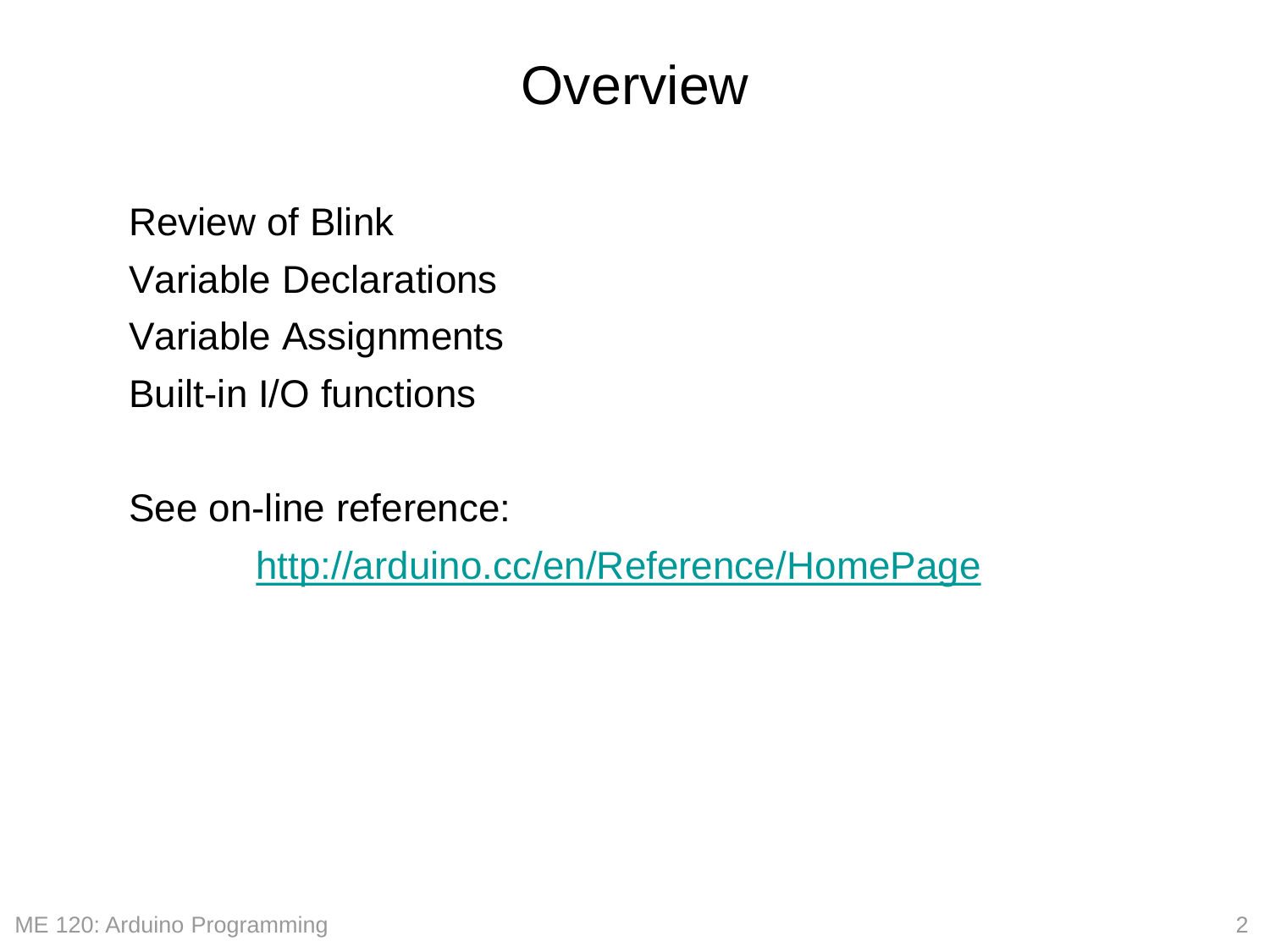### Blink code

Declare **led** and assign a value Built-in functions: **pinMode**

**digitalWrite delay**

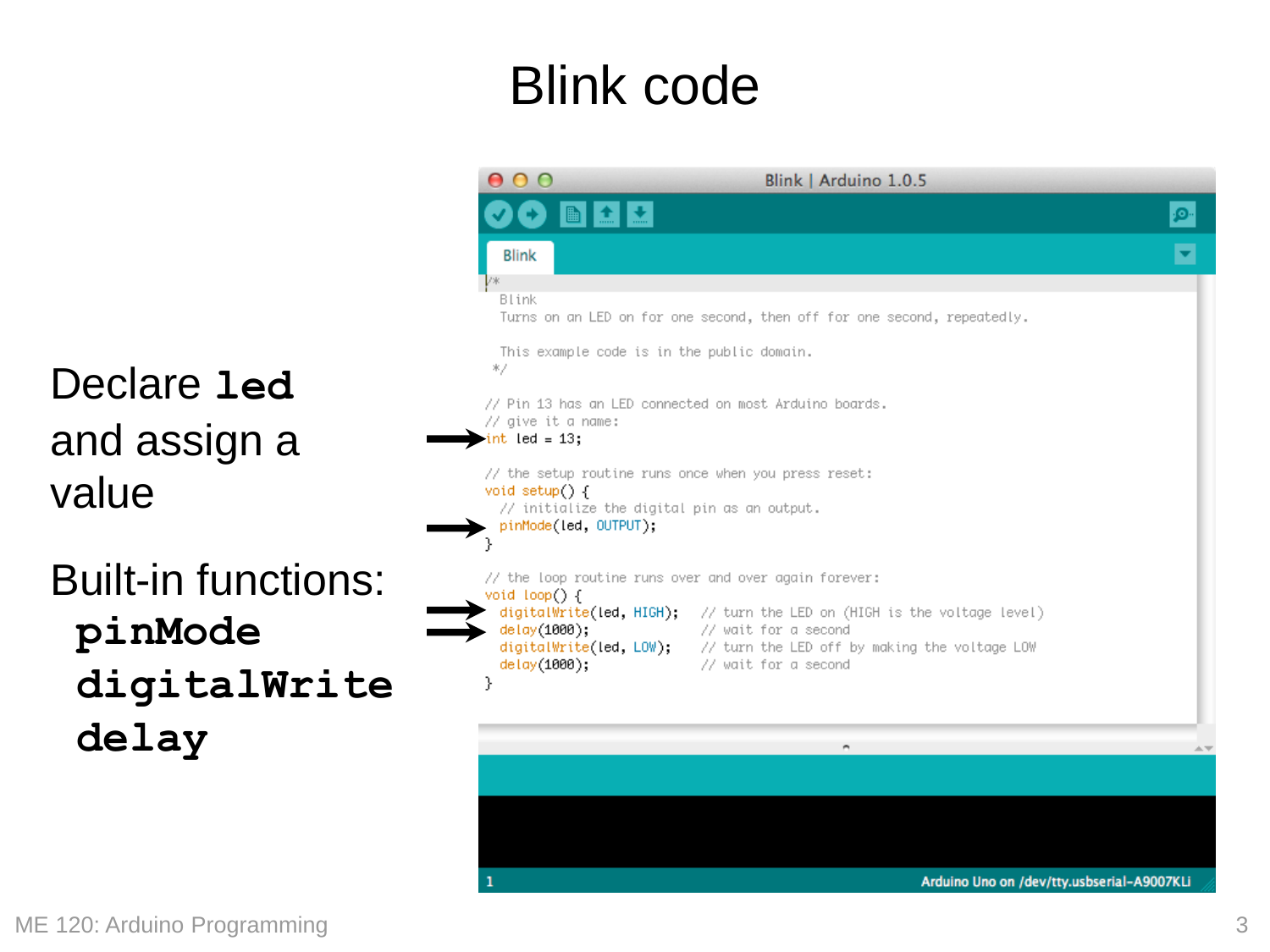## Variables in Arduino programs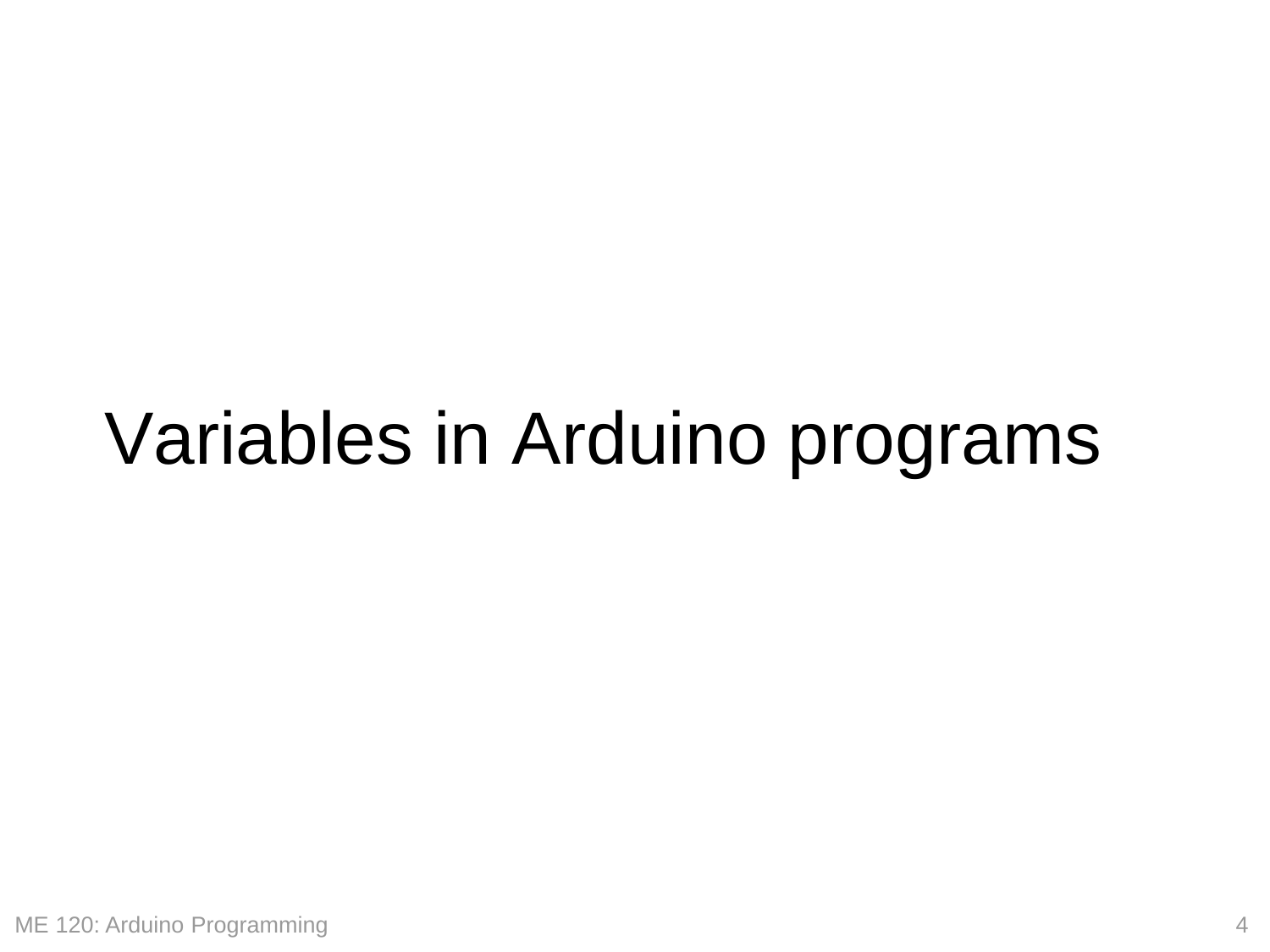#### Using Variables and Functions

```
Assigning values to a variable: "int" is a type of variable 
       int led = 12;
```

```
pinMode and digitalWrite expect "int" variables as inputs 
      pinMode(led,OUTPUT);
      digitalWrite(led,HIGH);
```
OUTPUT and HIGH are pre-defined constants See http://arduino.cc/en/Reference/Constants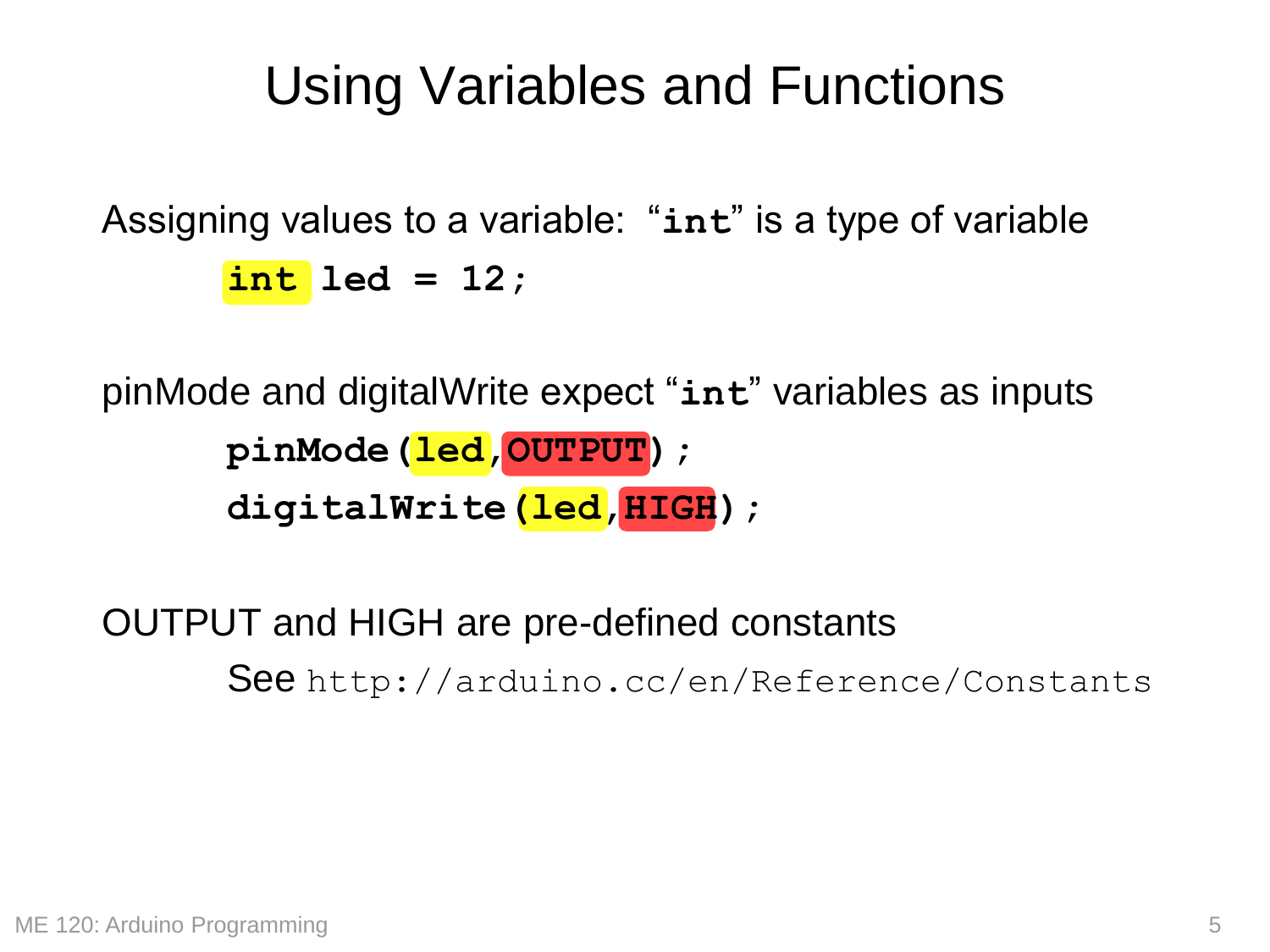### Variable types

Three basic categories of variables

- ❖ integers
- ❖ floating point values
- ❖ character strings

#### Integers

- $\bullet$  No fractional part. Examples: 1, 2, 23, 0,  $-50213$
- ❖ Used for counting and return values from some built-in functions
- ❖ Integer arithmetic results in truncation to integers

#### Floating point numbers

- $\bullet$  Non-zero fractional parts. Examples 1.234, -2.728, 4.329 x 10<sup>-4</sup>
- ❖ Large range of magnitudes
- ❖ Floating point arithmetic does not truncate, but has round-off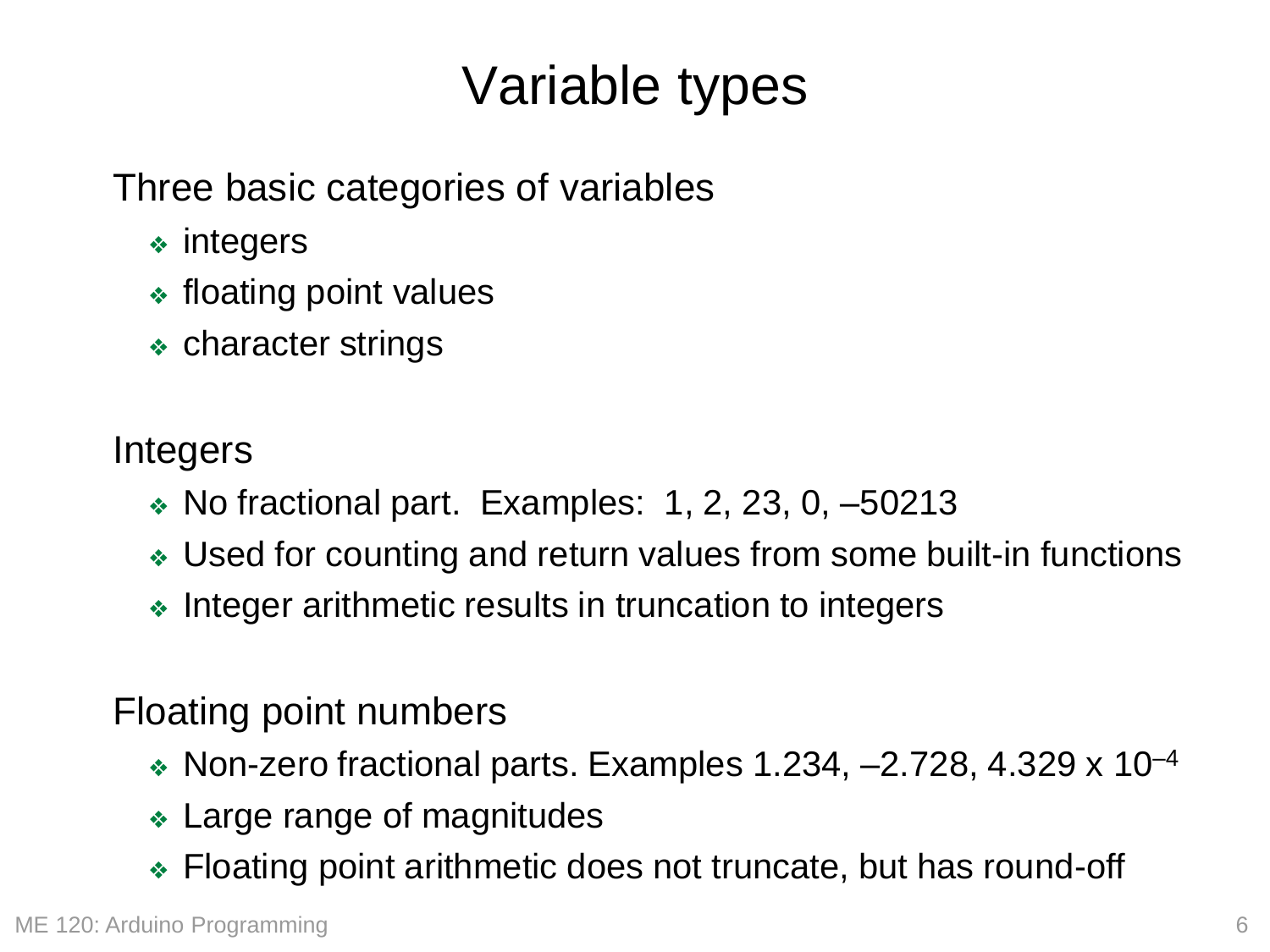#### Integer types

| int          | integer in the range $-32,768$ to $32,767$                |
|--------------|-----------------------------------------------------------|
| long         | integer in the range $-2,147,483,648$ to<br>2,147,483,647 |
| unsigned int | positive integer in the range 0 to 65,535                 |

**unsigned long** positive integer in the range 0 to 4,294,967,295



7

ME 120: Arduino Programming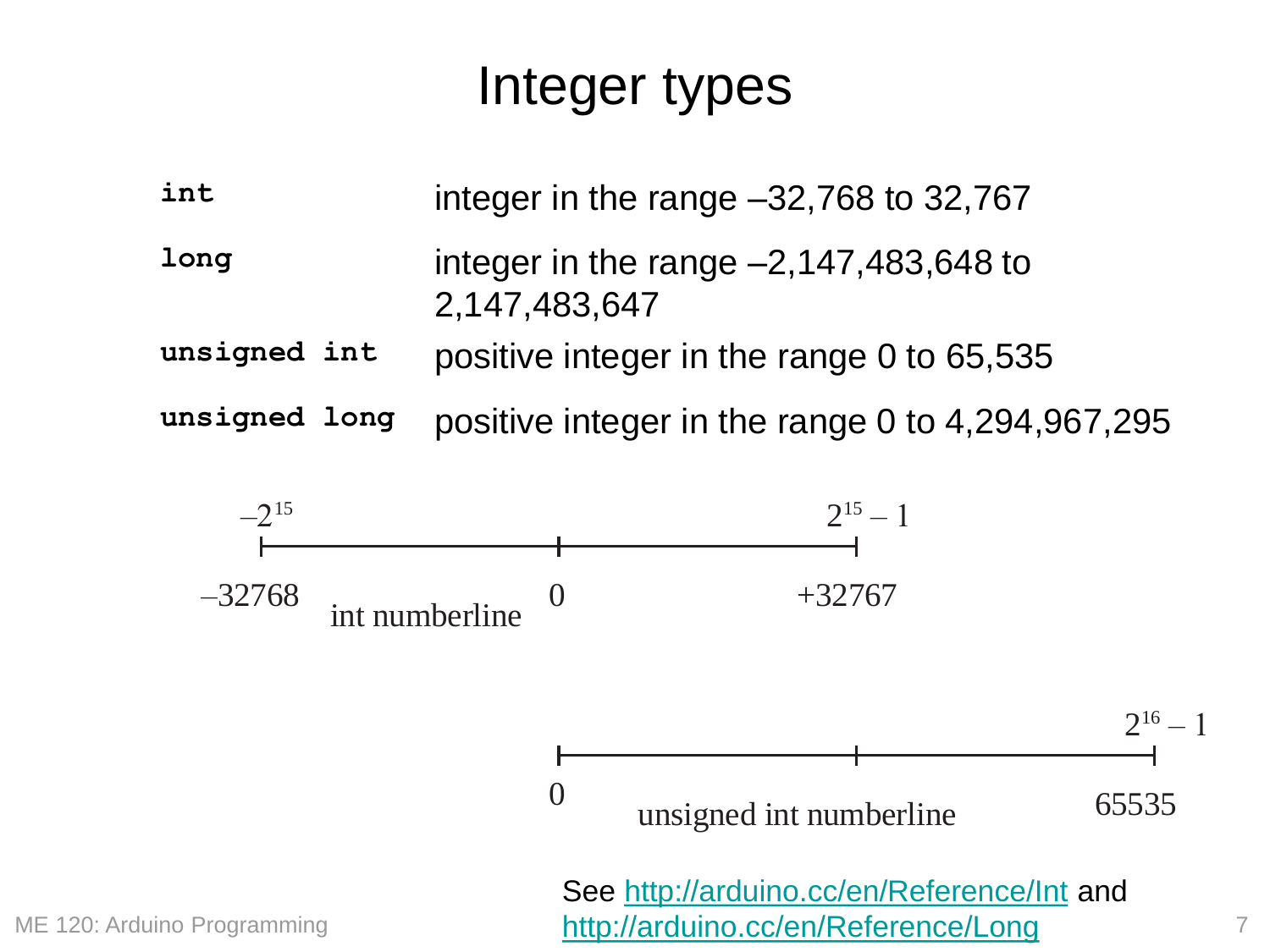### Floating point types

- **float** values with approximately seven significant digits in the range  $\pm$ (1.80 x10<sup>-38</sup> to 3.40 x 10<sup>38</sup>)
- **double** values with approximately thirteen significant digits in the range  $\pm$ (2.2 x10<sup>-308</sup> to 1.80 x 10<sup>308</sup>)

There is no double on an Arduino Uno. On an Uno, a double is the same as a float.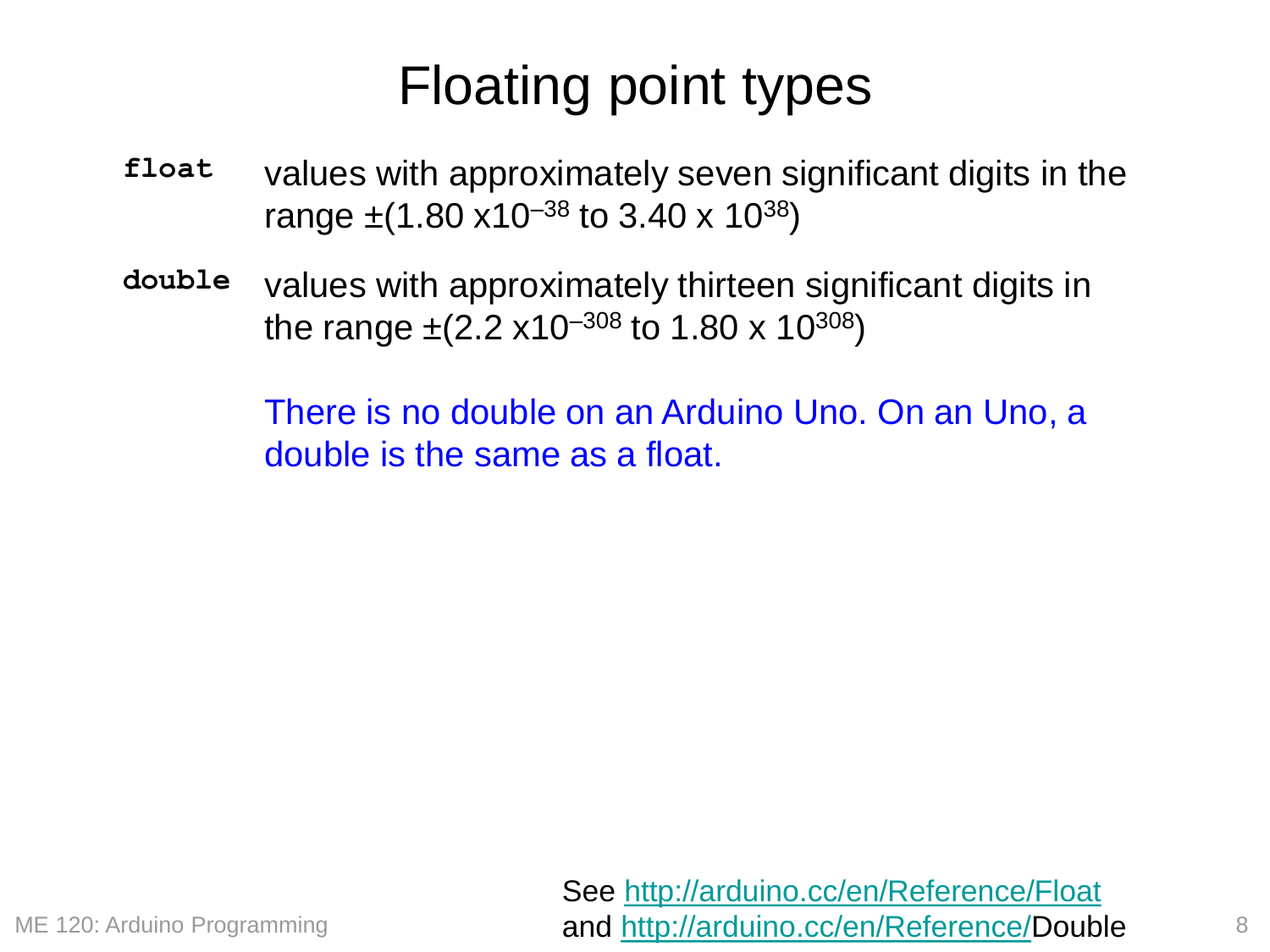#### Declaring and assigning values

Declarations are necessary. Assignments are optional

| int n;              |                | // single declaration                                         |  |  |  |
|---------------------|----------------|---------------------------------------------------------------|--|--|--|
| int i, j, k, n;     |                | // multiple declaration                                       |  |  |  |
| int $i=5$ ;         | $\prime\prime$ | single declaration and assignment                             |  |  |  |
| int $i=5$ , $j=2$ ; | $\frac{1}{2}$  | multiple declaration and assignment                           |  |  |  |
| float $x$ ;         |                |                                                               |  |  |  |
| float $x, y, z$ ;   |                |                                                               |  |  |  |
|                     |                | float $x=0.0$ , $y=-1.23e5$ ; // assignment with "e" notation |  |  |  |

#### **Notes**

- ❖ Integer values do not use decimal points
- ❖ Floating point values can use "e" notation
	- ↑ 1.23e5 is equal to 1.23 x 10<sup>5</sup>
	- DO NOT write  $x = 1.23*10<sup>4</sup>5$  instead of  $x = 1.23e5$

See <http://arduino.cc/en/Reference/Float> and [http://arduino.cc/en/Reference/D](http://arduino.cc/en/Reference/long)ouble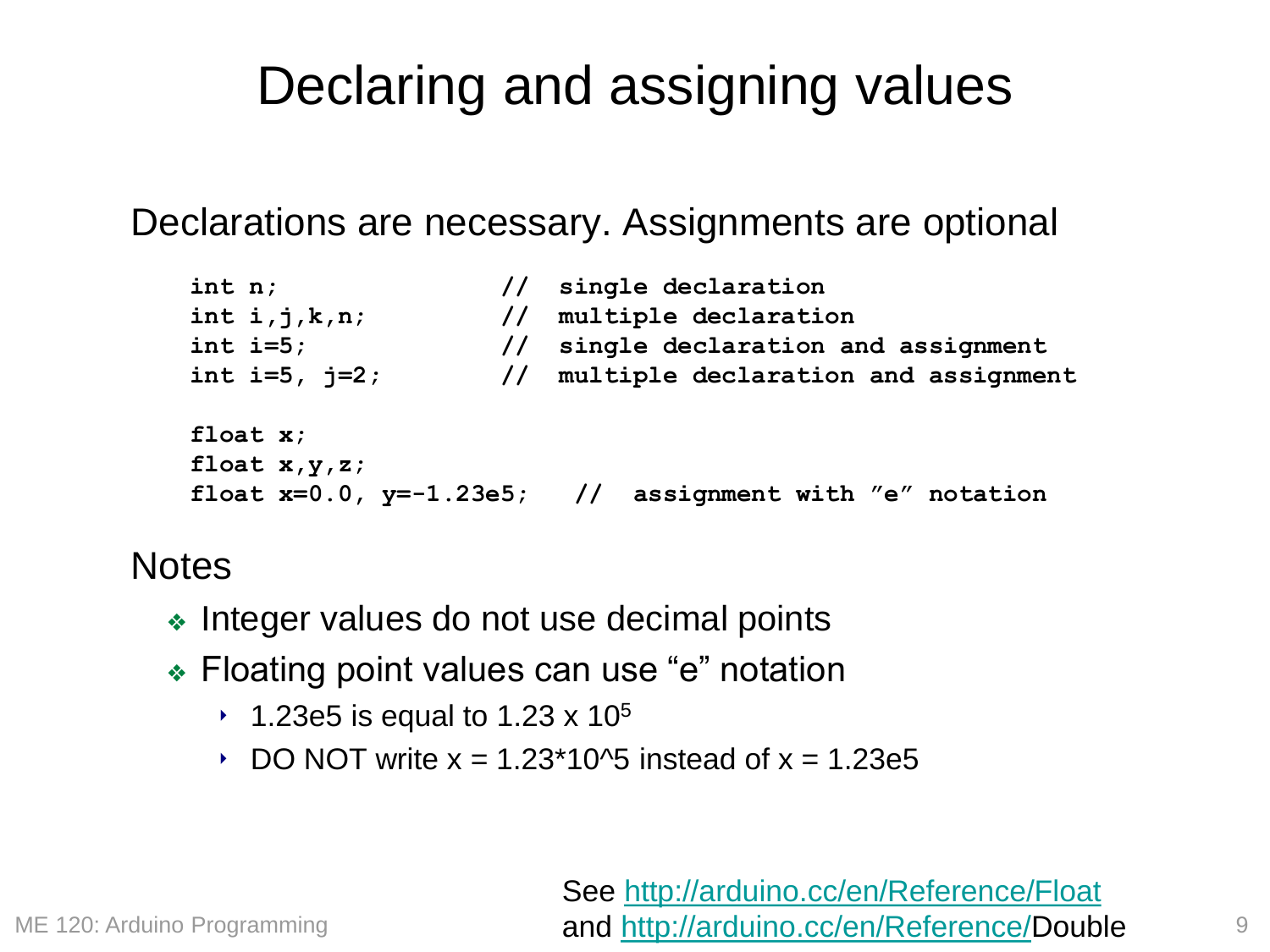## Assigning values

The equals sign is the *assignment operator*

- $\triangleleft$  The statement  $x = 3$  assigns a value of 3 to x. The actual operation involves storing the value 3 in the memory location that is reserved for x.
- ❖ The equals sign does not mean that x and 3 are the same!
- ❖ Symbolically you can replace x = 3 with x **←** 3.

Consider the following sequence of statements

**x = 3; y = x; x = 5;**

The preceding statements are executed in sequence. The last assignment determines the value stored in x. There is no ambiguity in two " $x =$ " statements. The  $x = 5$ ; statement replaces the 3 stored in x with a new value, 5.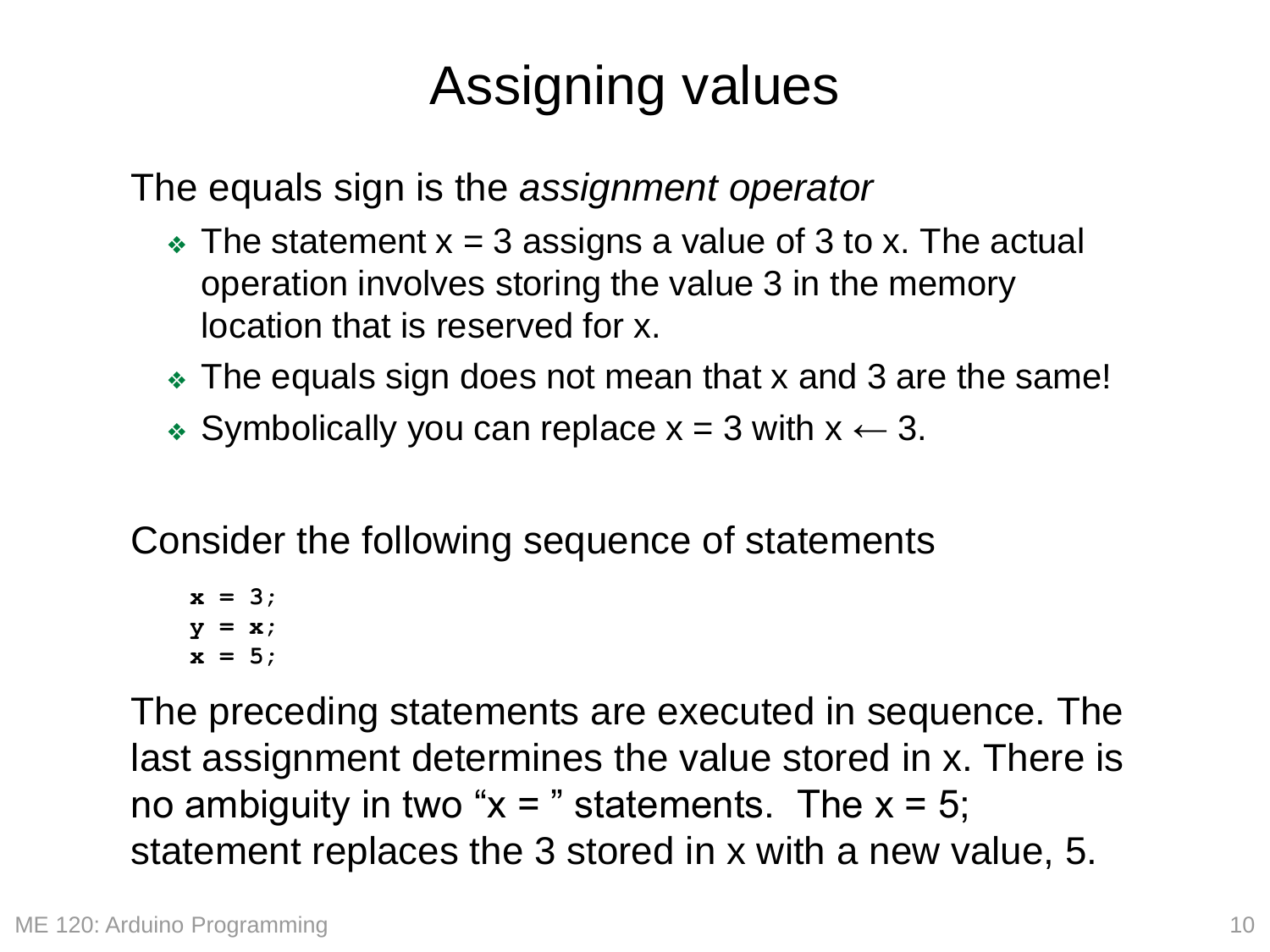#### Test your understanding

What are the values of n and z at the end of the following sequences of statements?

| int $i$ , $j$ , $k$ , $n$ ;<br>$i = 2;$<br>$j = 3;$<br>$k = i + 2 \star j;$<br>$n = k - 5$ ; | int $i$ , $j$ , $k$ , $n$ ;<br>$i = 2;$<br>$j = 3;$<br>$n = j - i;$<br>$n = n + 2;$ | int $n$ ;<br>float $x, y, z$ ;<br>$x = 2.0$ ;<br>$y = 3.0;$<br>$z = y/x;$<br>$n = z;$ |
|----------------------------------------------------------------------------------------------|-------------------------------------------------------------------------------------|---------------------------------------------------------------------------------------|
| $n = ?$                                                                                      | $n = ?$                                                                             | $z = ?$<br>$n = ?$                                                                    |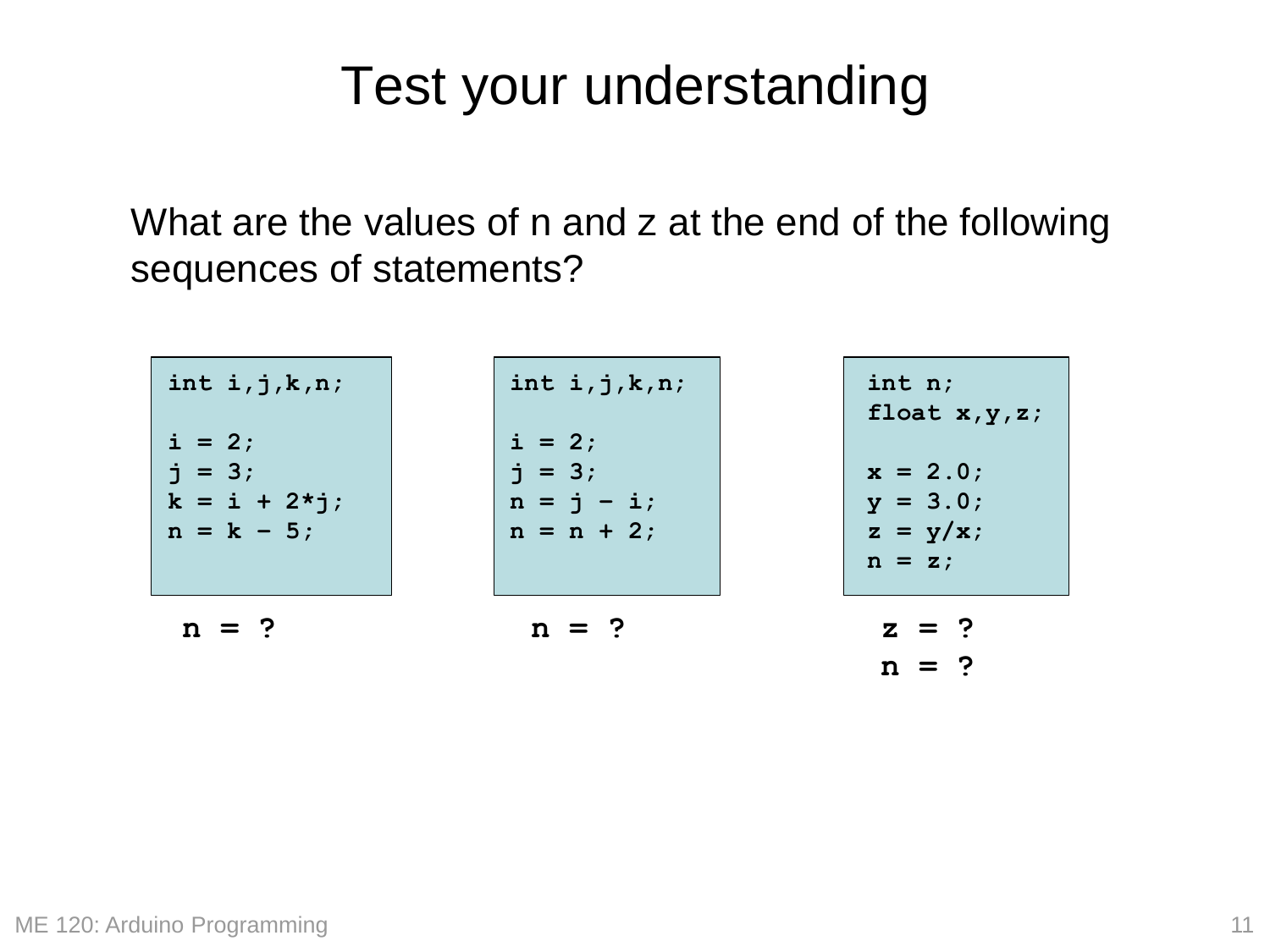#### Test your understanding

What are the values of n and z at the end of the following sequences of statements?

| int $i$ , $j$ , $k$ , $n$ ;                                         | int $i$ , $j$ , $k$ , $n$ ;                          | int n;<br>float $x, y, z$ ;                       |
|---------------------------------------------------------------------|------------------------------------------------------|---------------------------------------------------|
| $i = 2;$<br>$\dot{7} = 3;$<br>$k = i + 2 \star j;$<br>$n = k - 5$ ; | $i = 2;$<br>$j = 3;$<br>$n = j - i;$<br>$n = n + 2;$ | $x = 2.0$<br>$y = 3.0;$<br>$z = y/x;$<br>$n = z;$ |

The  $n = n + 2$ ; statement shows why it is helpful to think of the equal sign as a left facing arrow.

You can mentally replace  $n = n + 2$ ; with  $n \leftarrow n + 2$ ;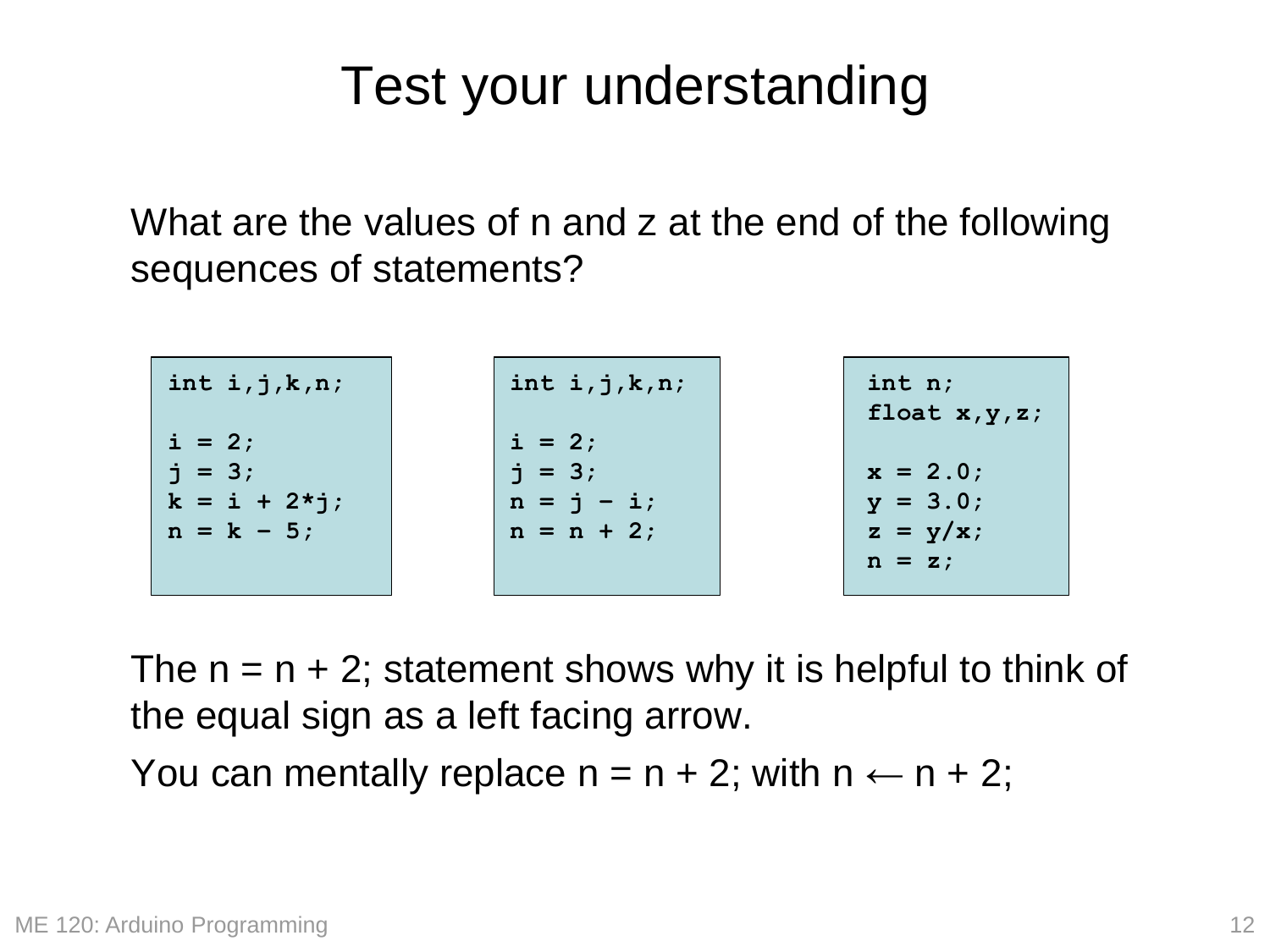We have to be aware of the rules of numerical computation used by Arduino hardware (and computers, in general).

Integer arithmetic always produces integers

```
int i,j;
i = (2/3) * 4;j = i + 2;
```
What values are stored in i and j?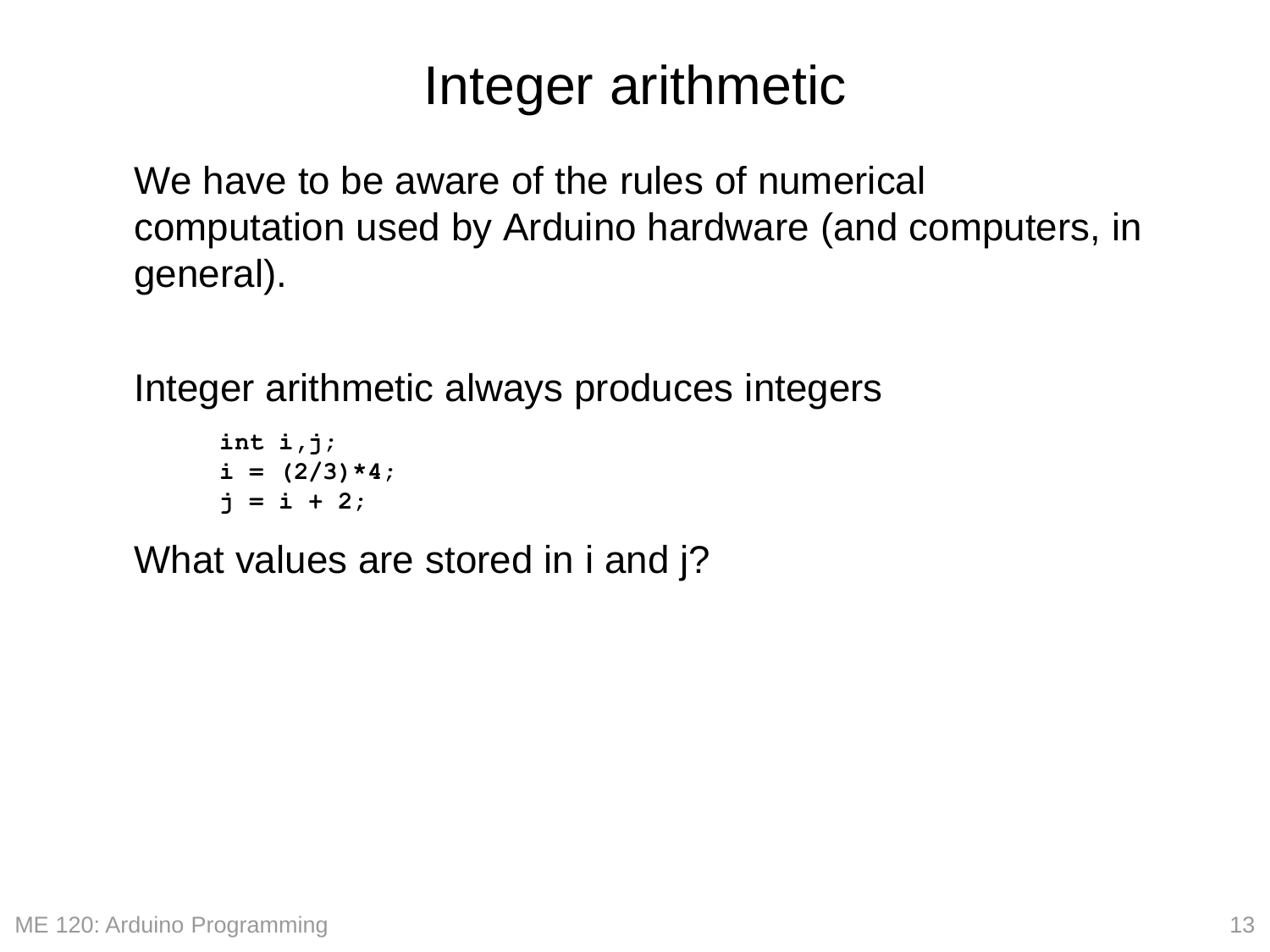We have to be aware of the rules of numerical computation used by Arduino hardware (and computers, in general).

Integer arithmetic always produces integers

```
int i,j;
i = (2/3) * 4;\dot{p} = i + 2;
```
What values are stored in i and j?

Answer: i **←** 0, j **←** 2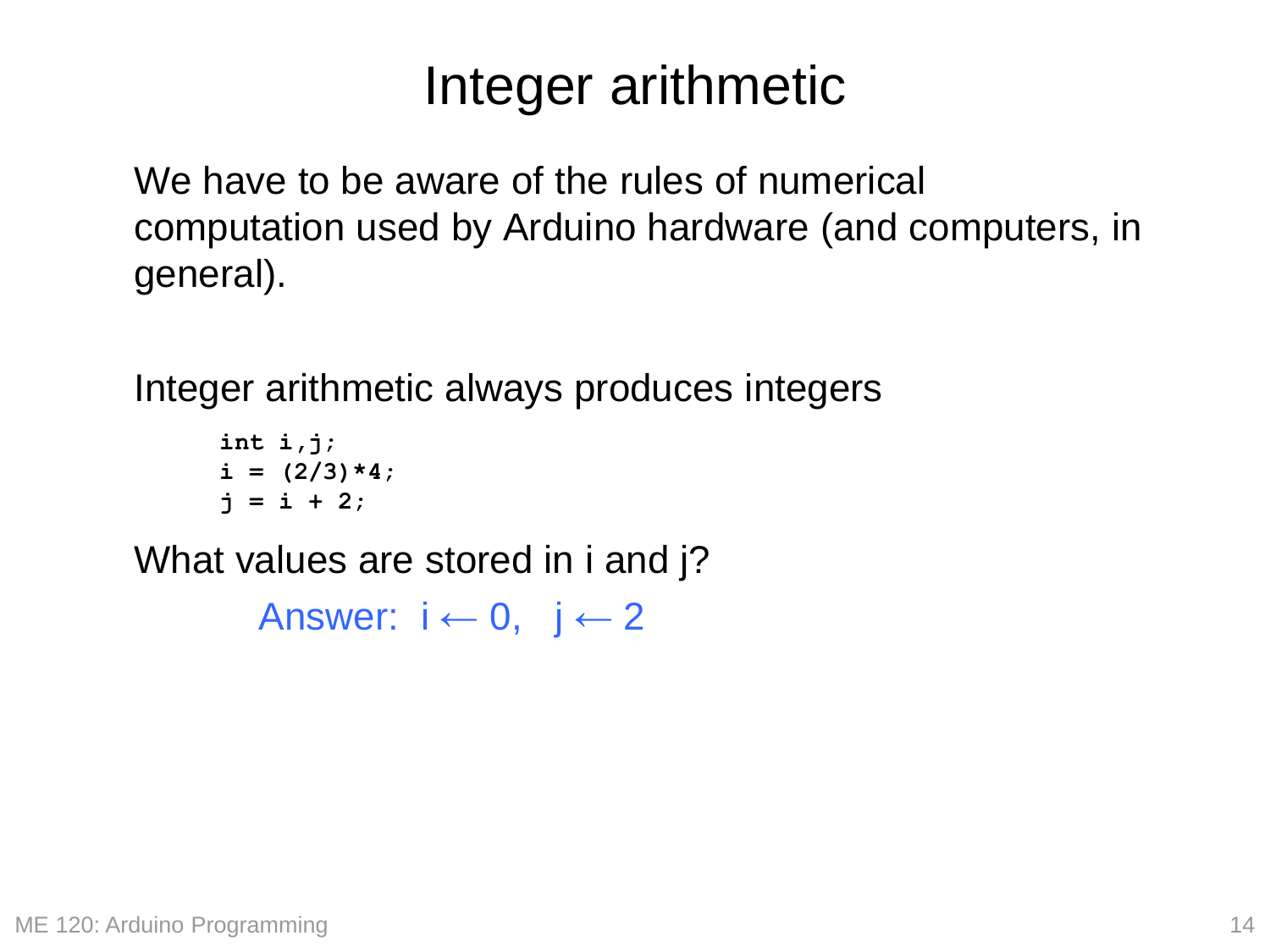Integer arithmetic always produces integers

**int i,j;**  $i = (2.0/3.0) * 4.0;$  $j = i + 2;$ 

What values are stored in i and j?

Answer: i **←** 2, j **←** 4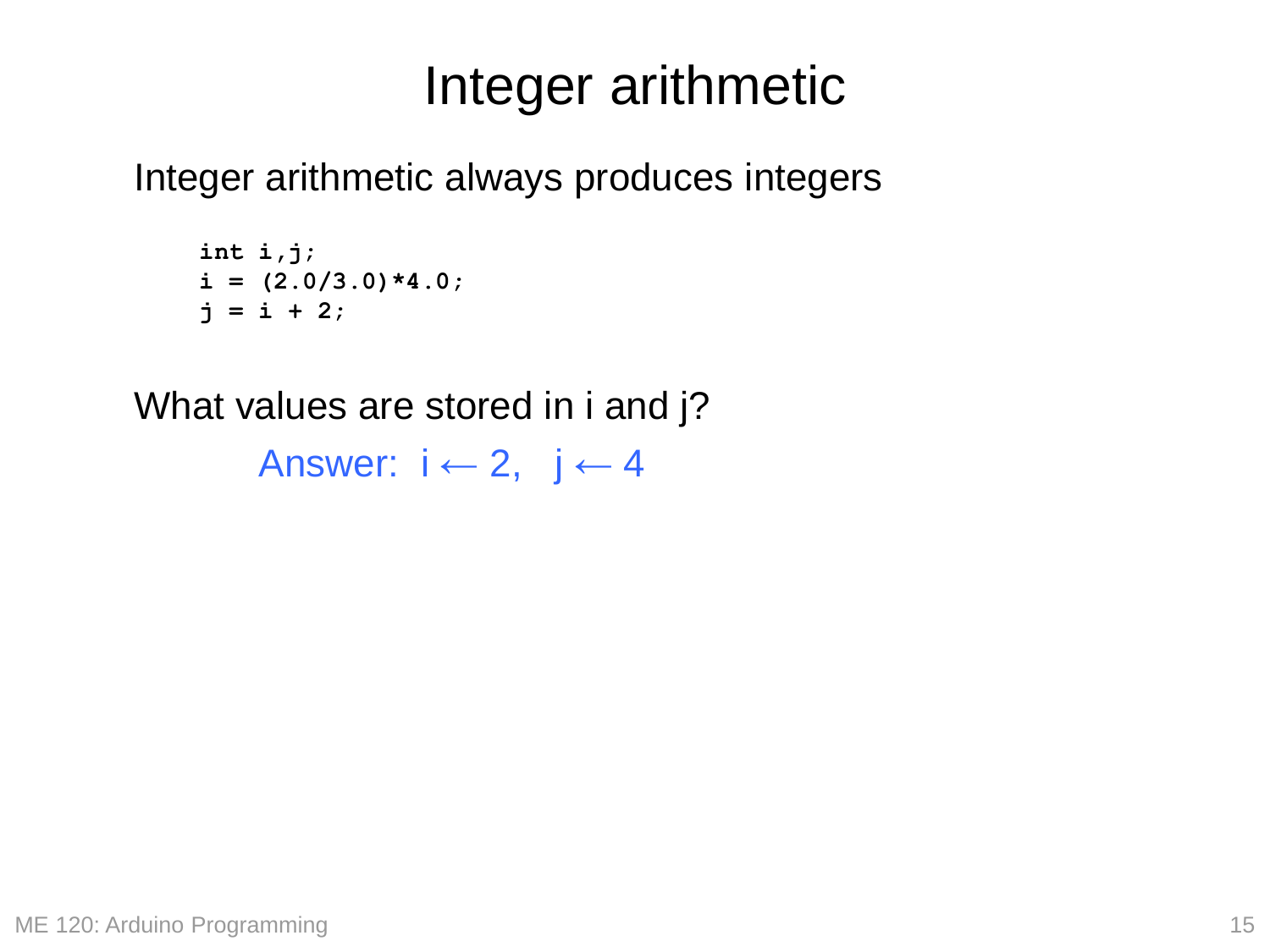Floating point arithmetic preserves the fractional part of numbers, but it does so approximately

**float w,x,y,z; w = 3.0; x = 2.0; y = w/x;**  $z = y - 1.5;$ 

What values are stored in y and z?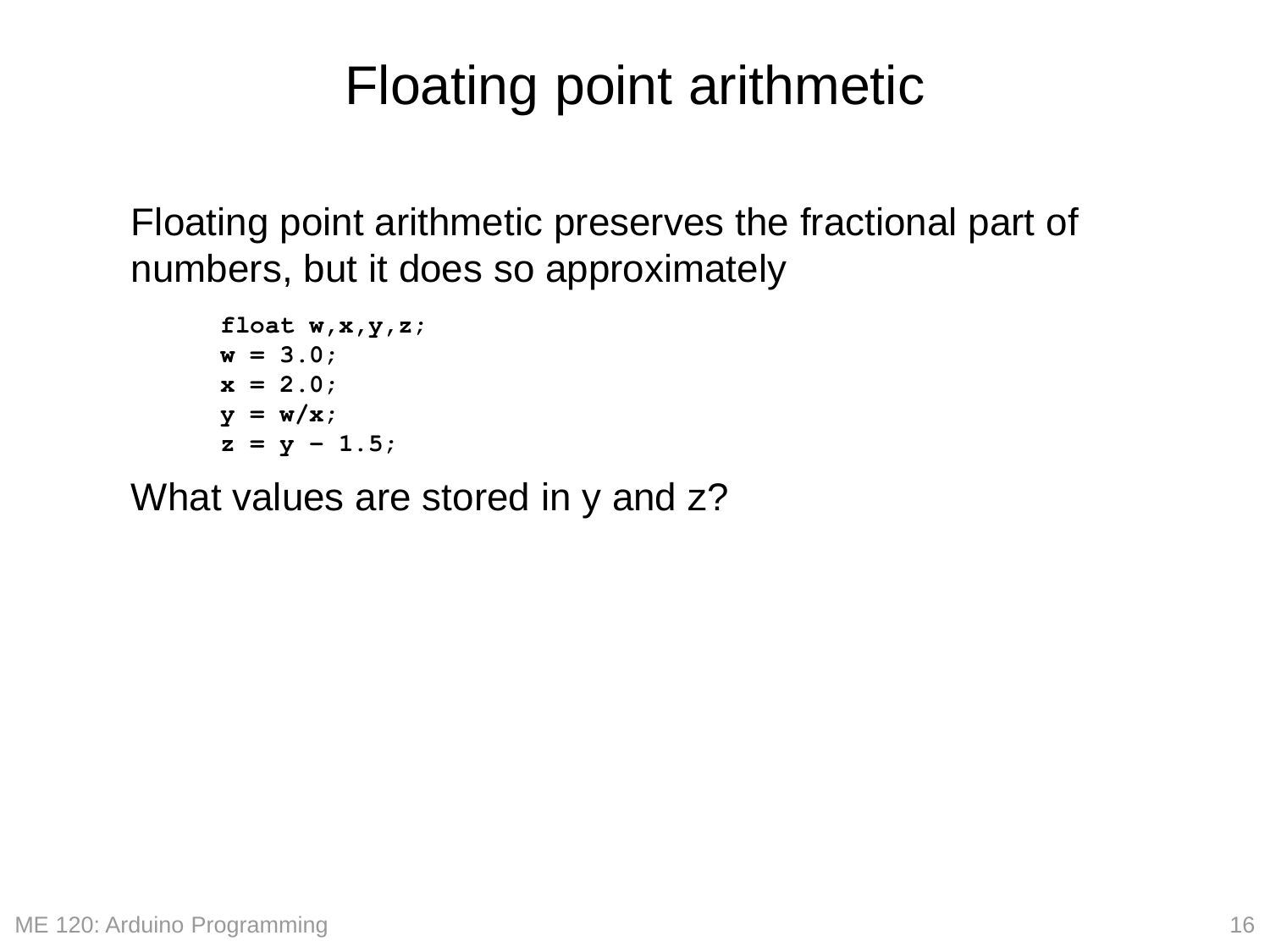Floating point arithmetic preserves the fractional part of numbers, but it does so approximately

**float w,x,y,z; w = 3.0; x = 2.0; y = w/x;**  $z = y - 1.5;$ 

What values are stored in y and z?

Answer: y **←** 1.5, z **←** 0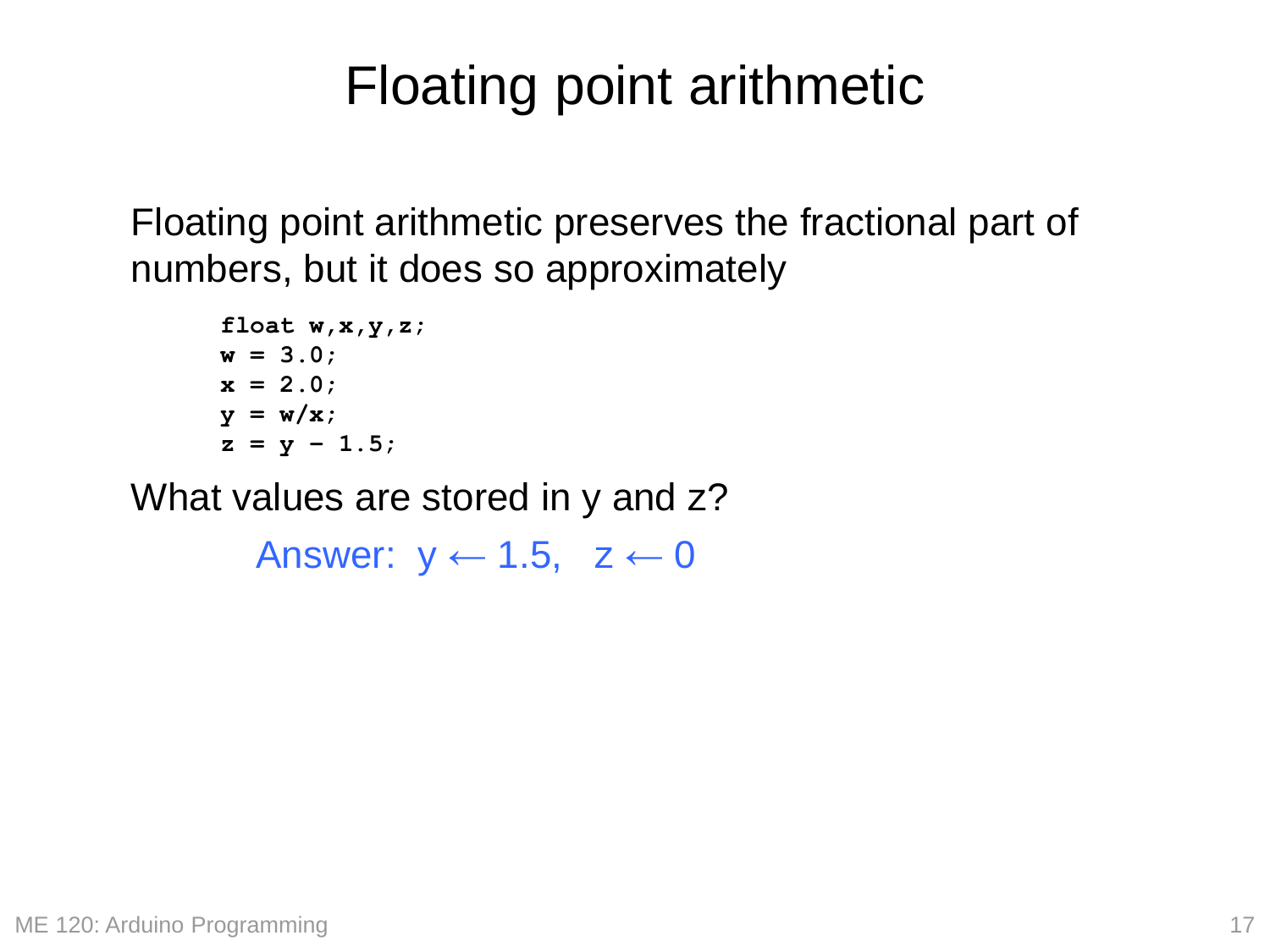Consider this alternate test\*

**float w,x,y,z; w = 4.0/3.0;**  $x = w - 1;$ **y = 3\*x;**  $z = 1 - y;$ 

> \*See, e.g. C. Moler, *Numerical Computing in MATLAB*, 2004, SIAM, p. 38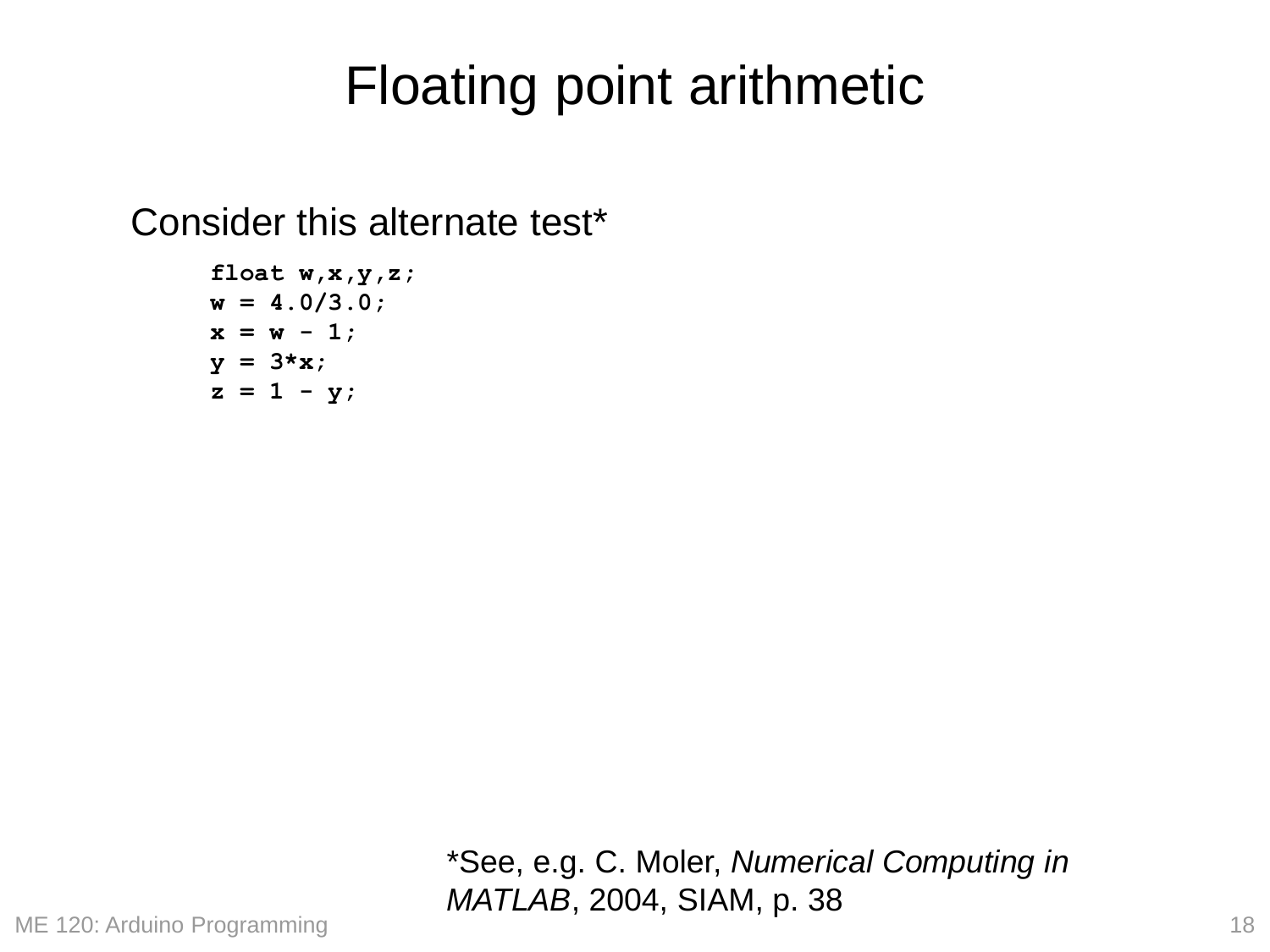Consider this alternate test\*

```
float w,x,y,z;
w = 4.0/3.0;
x = w - 1;y = 3*x;
z = 1 - y;
```
which produces  $x = 0.333$  and  $y = 1.000$  and  $z = -1.19e-7$ 

\*See, e.g. C. Moler, *Numerical Computing in MATLAB*, 2004, SIAM, p. 38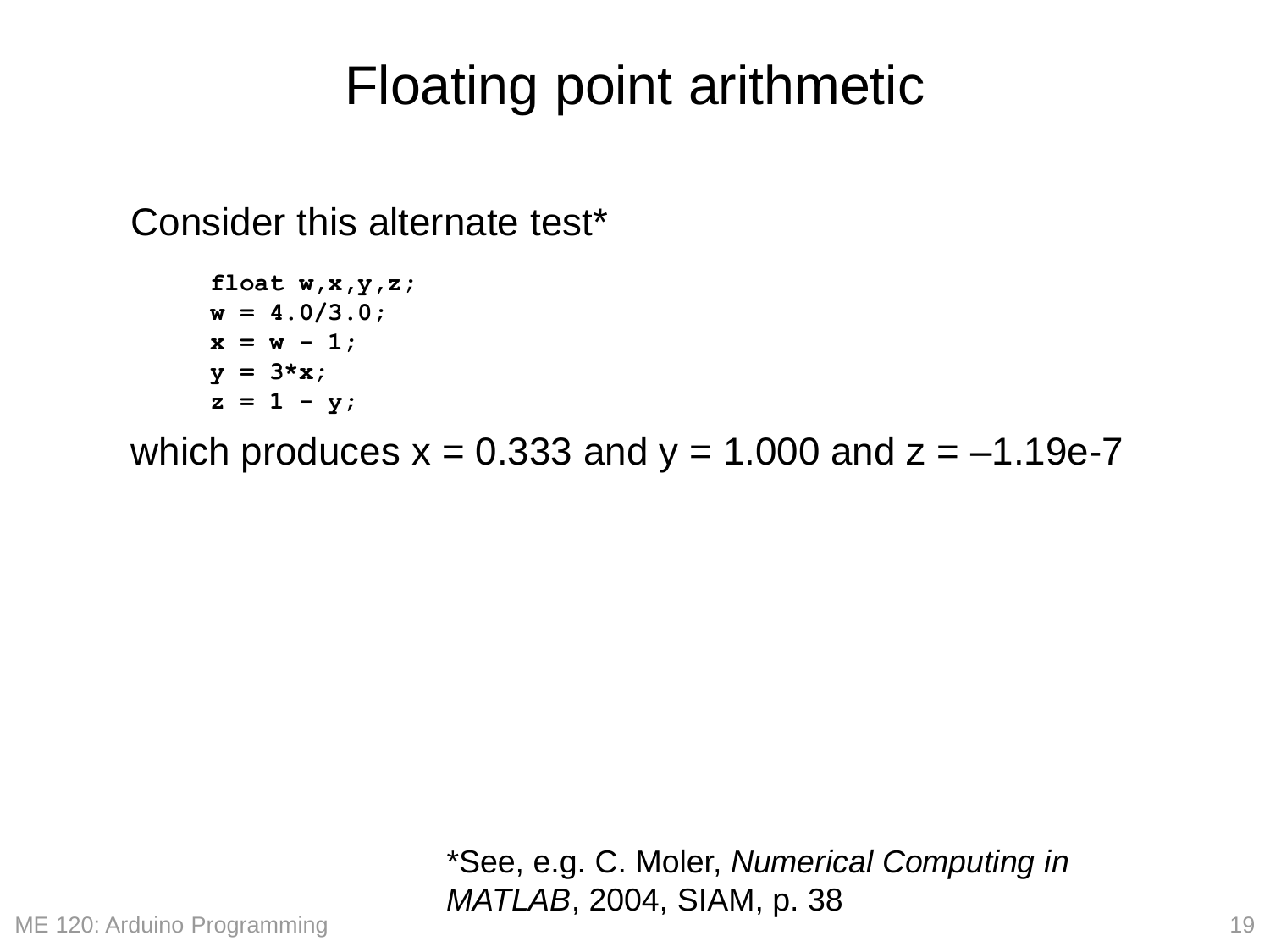#### Global and local variables

```
int LED_pin = 13;
void setup() {
  pinMode( LED_pin, OUTPUT );
}
void loop() {
  digitalWrite( LED_pin, HIGH );
  delay(1000);
  digitalWrite( LED_pin, LOW );
  delay(1000);
}
In this sketch, LED_pin is a global 
variable, accessible to other 
functions in the file
```
In this sketch, **LED\_pin** is a local variable in the setup function, and is not accessible to the code in the loop function. *This sketch will not compile. It cannot be run*.

```
void setup() {
  int LED_pin = 13;
 pinMode( LED_pin, OUTPUT );
}
```

```
void loop() {
  digitalWrite( LED_pin, HIGH );
 delay(1000);
  digitalWrite( LED_pin, LOW );
  delay(1000);
}
```
In general, it is wise to avoid global variables unless you must. Since **LED\_pin** must be accessible to **setup** and **loop**, it has to be a global variable.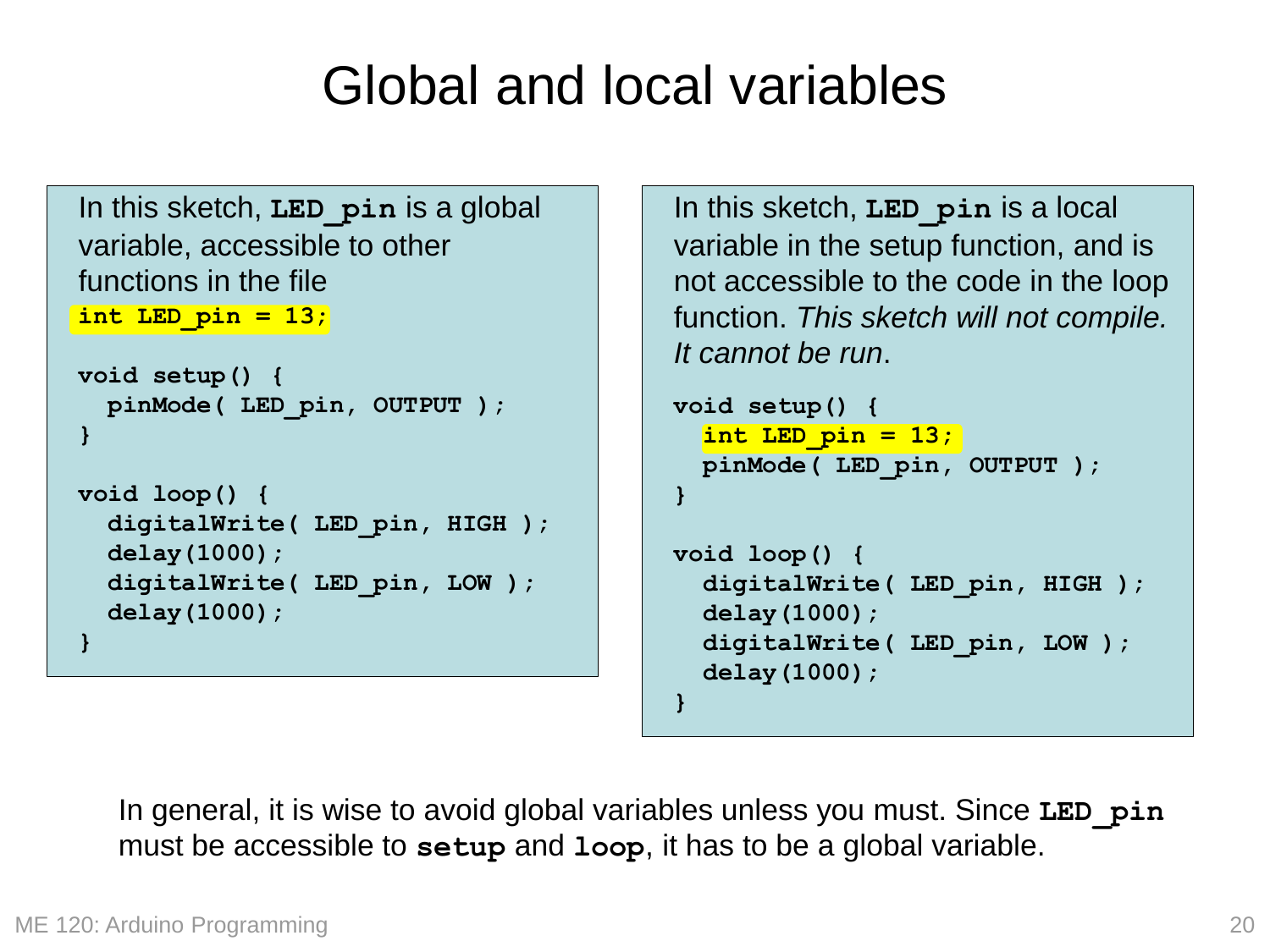# Codes to demonstrate integer and floating point arithmetic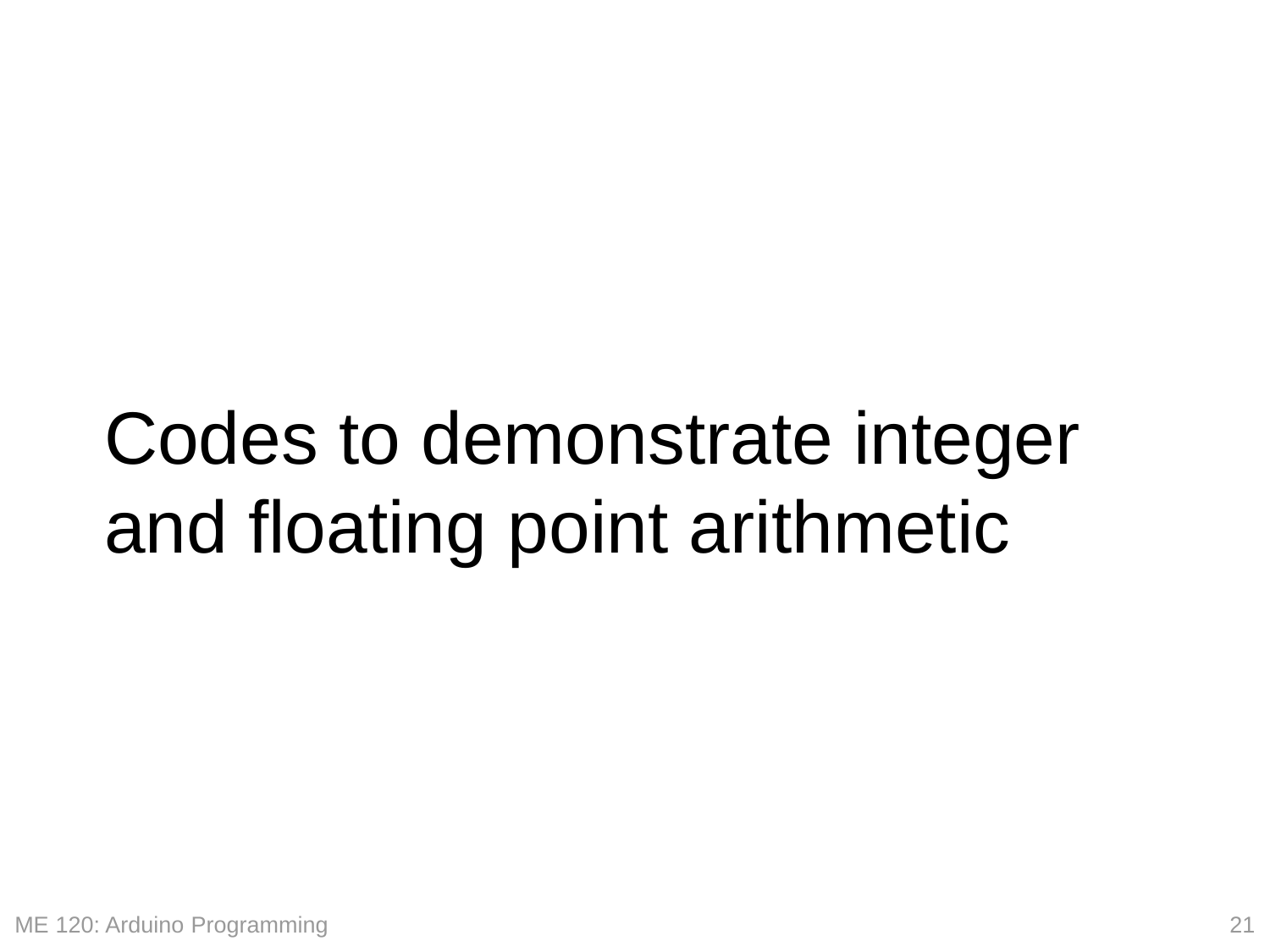### Serial communication with host computer (1)

#### **Serial.begin(speed)**

❖ Initializes the Serial port at speed. Typical speed is 9600

#### **Serial.print(value)**

- ❖ Sends **value** to the serial port
- ❖ **value** can be a single number or a character string
- ❖ *No newline* after **value** is sent

#### **Serial.println(value)**

- ❖ Sends **value** to the serial port
- ❖ **value** can be a single number or a character string
- ❖ *Add a newline* after **value** is sent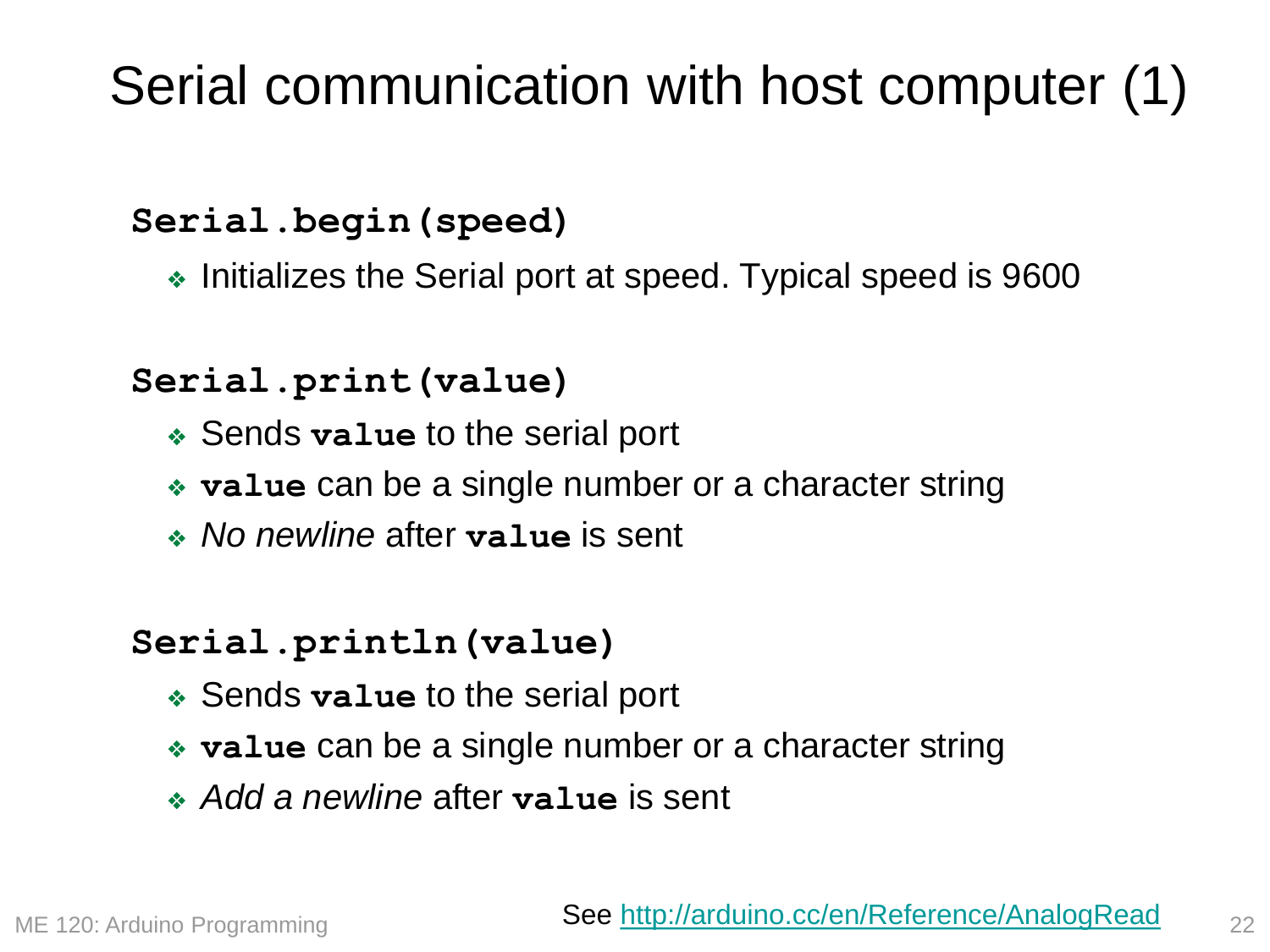```
// File: int_test.pde
//
// Demonstrate truncation with integer arithmetic
// ME 120, Lecture 5, Fall 2013 
void setup() {
  int i,j;
  Serial.begin(9600);
 delay(3500); // wait for user to open the serial monitor
 // -- First example: slide #13
  i = (2/3) * 4;\dot{p} = i + 2;Serial.println("First test"); 
  Serial.print(i); Serial.print(" "); Serial.println(j);
 // -- Second example: slide #15
  i = (2.0/3.0) * 4.0;\dot{p} = i + 2;Serial.println("Second test"); 
  Serial.print(i); Serial.print(" "); Serial.println(j); 
}
void loop() {} // Loop does nothing. Code in setup() is executed only once
```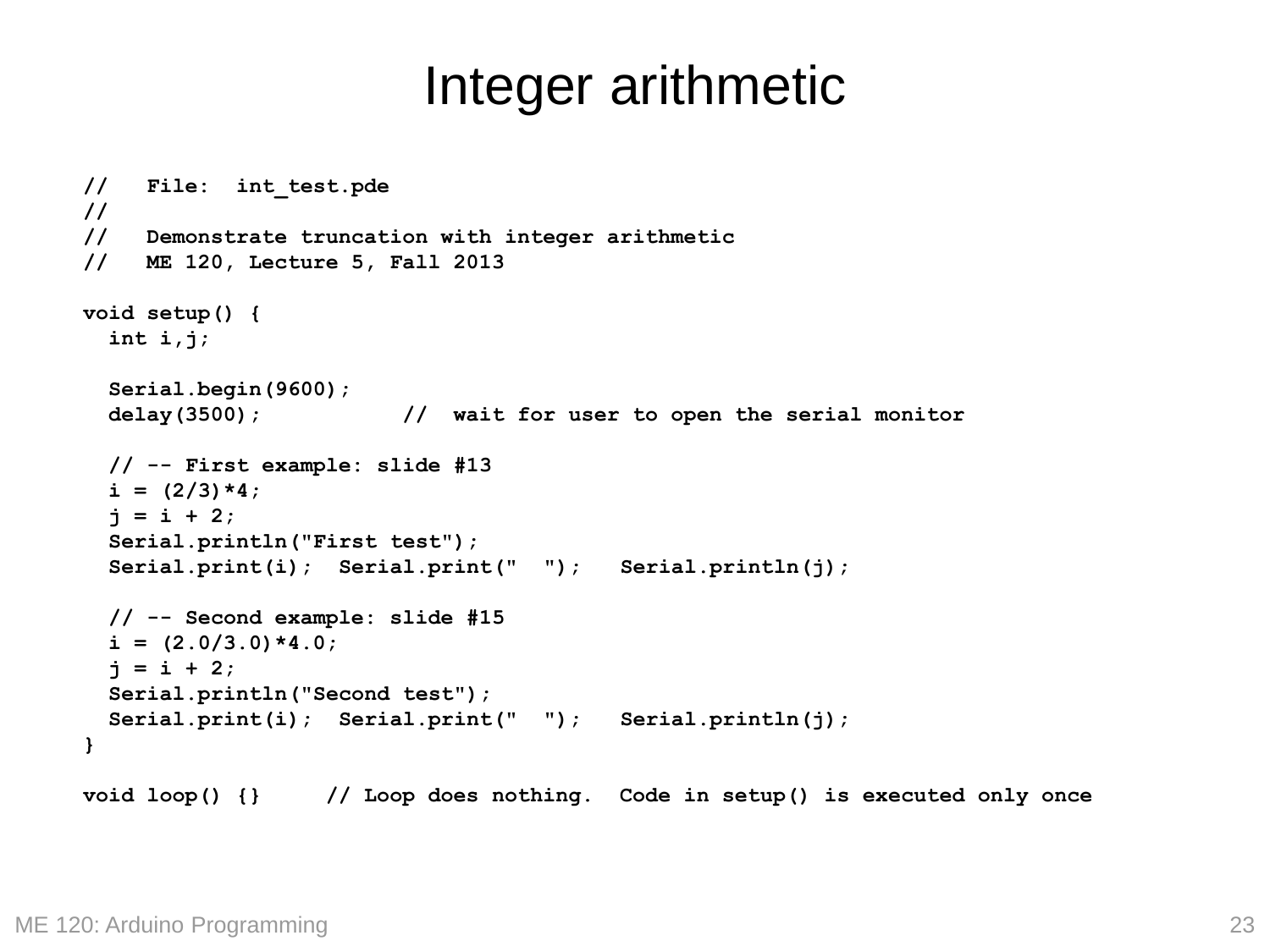#### Floating point arithmetic: test 1

```
// File: float_test.pde
//
// Demonstrate well-known round-off error problem with floating point arithmetic
// See, e.g., Cleve Moler, Numerical Computing in MATLAB, p. 38 
void setup() {
  float w,x,y,z;
  Serial.begin(9600);
  delay(3500); // wait for user to open the serial monitor
 // -- Computations that return results that you would expect; No rounding
 w = 3.0;
 x = 2.0;
 y = w/x;
  z = y - 1.5;Serial.println("First test"); 
  Serial.print(w,8); Serial.print(" "); // Spec # of digits w/ 2nd argument of print 
  Serial.print(x,8); Serial.print(" ");
  Serial.print(y,8); Serial.print(" ");
  Serial.print(z,8); Serial.print(" ");
  Serial.println(z*1.0e7,8);
}
void loop() {} // Loop does nothing. Code in setup() is executed only once
```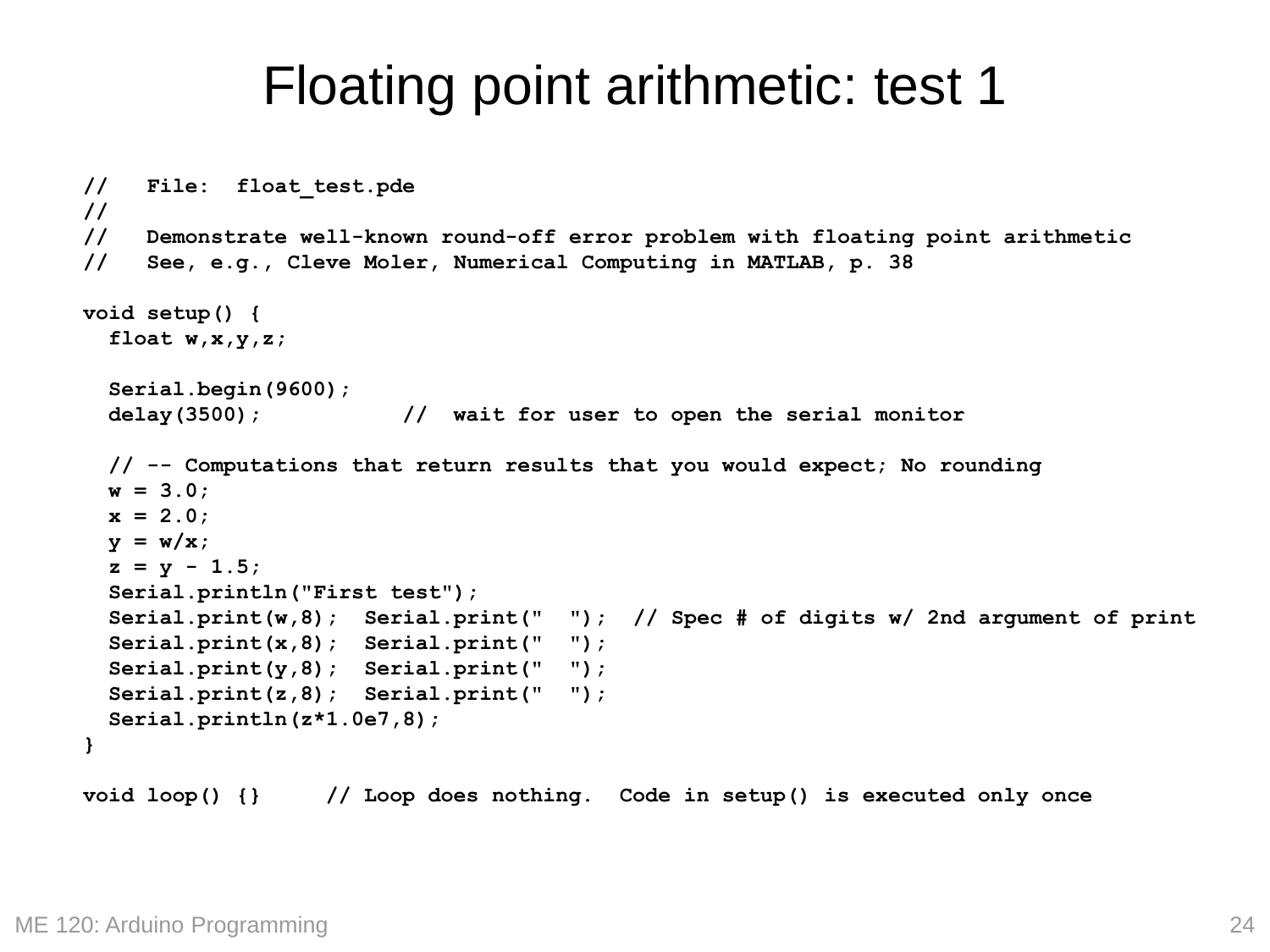#### Floating point arithmetic: test 2

```
// File: float_test.pde
//
// Demonstrate well-known round-off error problem with floating point arithmetic
// See, e.g., Cleve Moler, Numerical Computing in MATLAB, p. 38 
void setup() {
  float w,x,y,z;
  Serial.begin(9600);
  delay(3500); // wait for user to open the serial monitor
  // -- Computations that show rounding
 w = 4.0/3.0;
 x = w - 1;y = 3*x;
  z = 1 - y;Serial.println("\nSecond test"); 
  Serial.print(w,8); Serial.print(" ");
  Serial.print(x,8); Serial.print(" ");
  Serial.print(y,8); Serial.print(" ");
  Serial.print(z,8); Serial.print(" ");
  Serial.println(z*1.0e7,8);
}
void loop() {} // Loop does nothing. Code in setup() is executed only once
```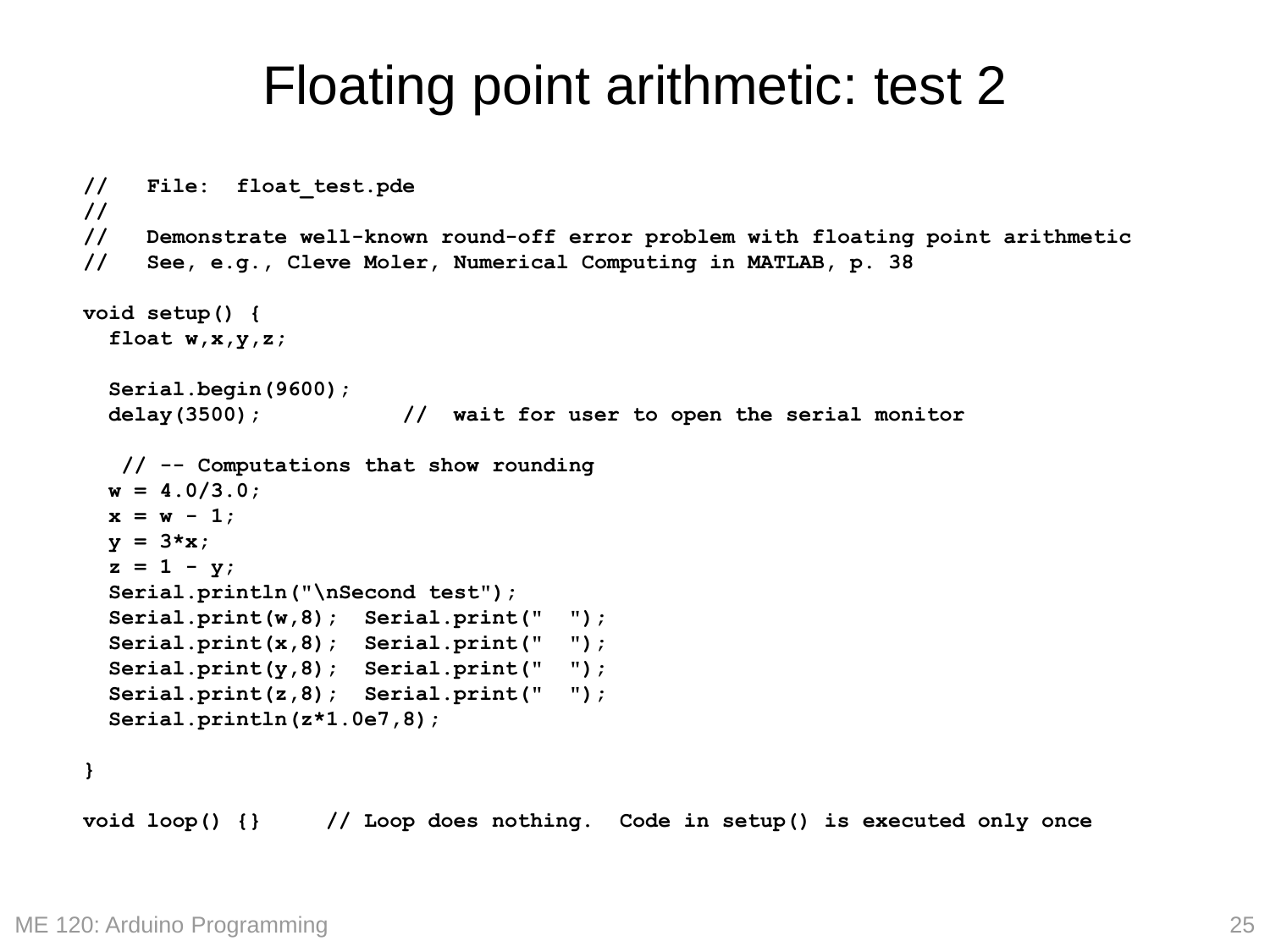## Built-in Arduino functions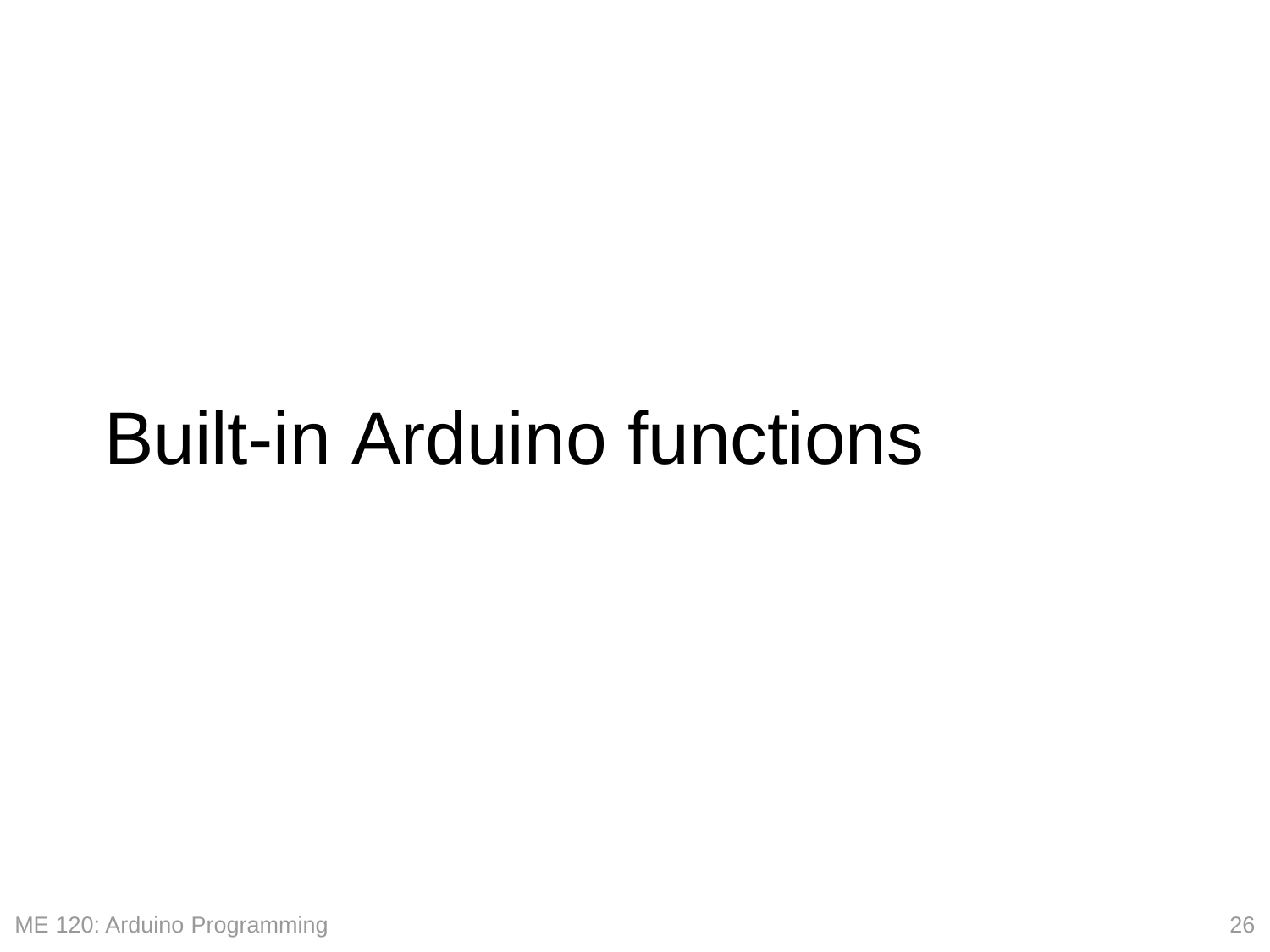#### All sketches have **setup()** and **loop()**

void setup()

- ❖ Executed only once
- ❖ No input arguments: parentheses are empty
- ❖ No return values: function type is **void**

void loop()

- ❖ Executed repeatedly
- ❖ No input arguments: parenthesis are empty
- ❖ No return values: function type is **void**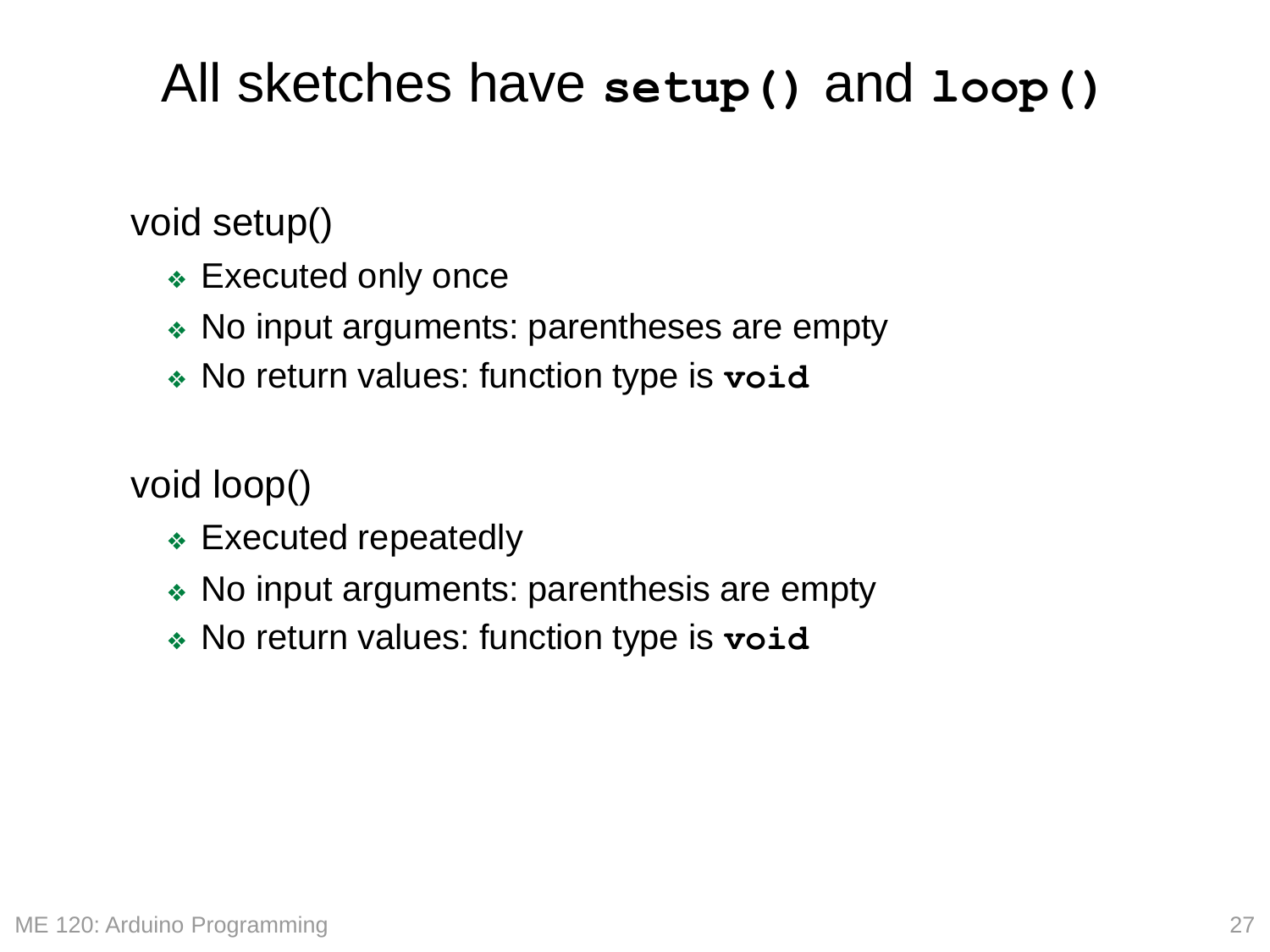### Digital input and output (1)

Digital I/O pins 0 through 13 can respond to input or be sources of output

**pinMode(pin, mode)**

- ❖ Configures a digital I/O pin for input or output
- ❖ pin specifyies the digital I/0 channel: 0 to 13
- ❖ mode one of: INPUT, OUTPUT or INPUT\_PULLUP
	- ‣ we use OUTPUT to set the pin as a power source for an LED
	- ‣ we use INPUT when we read a digital input, such as a button
- ❖ No return value: function type is **void**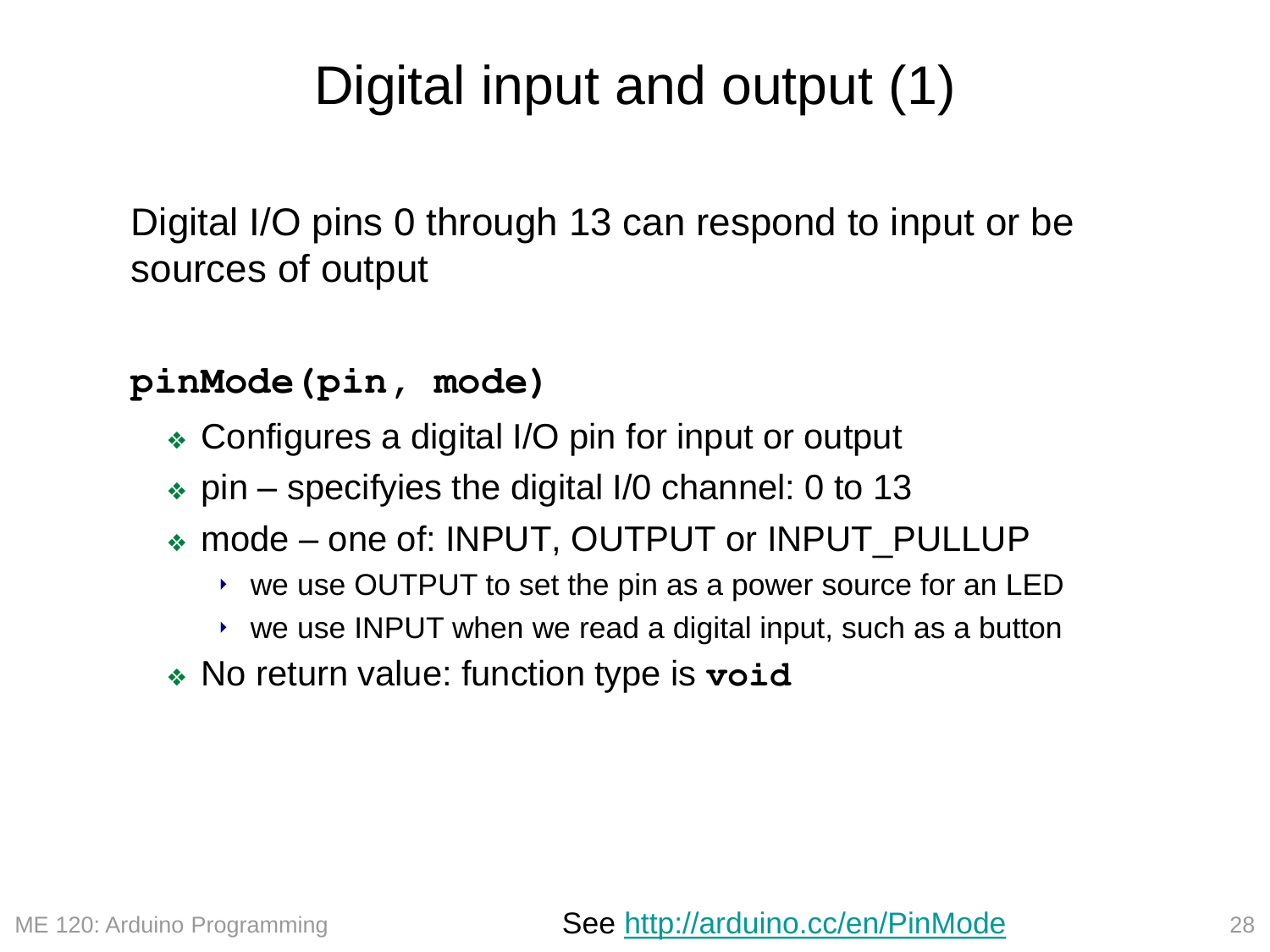### Digital input and output (2)

#### **digitalWrite(pin,value)**

- ❖ Sets the state of a digital I/O pin
- ❖ pin specifies the digital I/0 channel: 0 to 13
- ❖ value one of: HIGH or LOW
- ❖ No return value: function type is **void**

#### **digitalRead(pin)**

- ❖ Reads the state of a digital I/O pin
- $\bullet$  pin specifies the digital I/0 channel: 0 to 13
- ❖ Returns an int that is equivalent to either LOW or HIGH

See <http://arduino.cc/en/Reference/DigitalWrite> and <http://arduino.cc/en/Reference/DigitalRead> and <http://arduino.cc/en/Tutorial/DigitalPins>